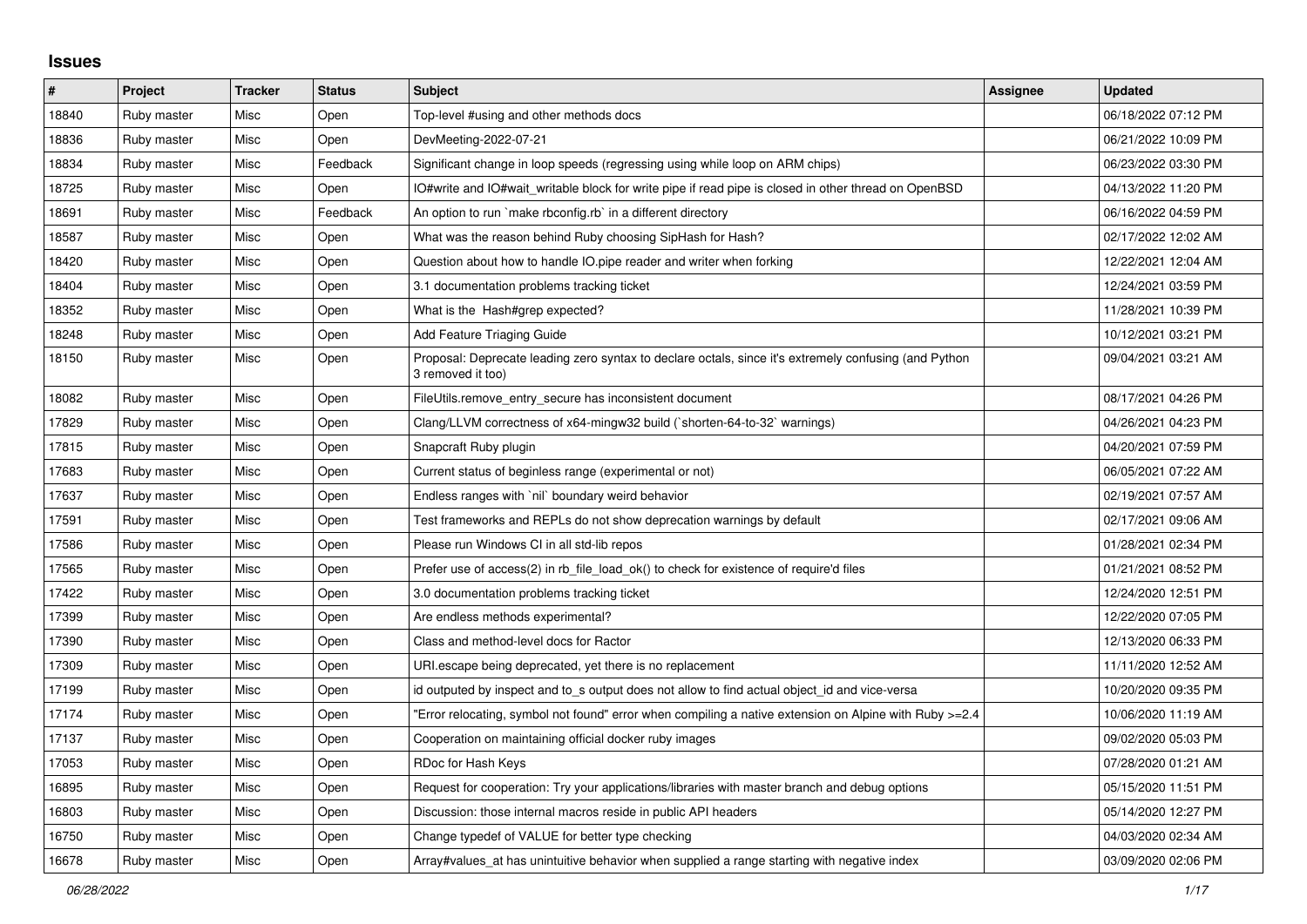| $\pmb{\#}$ | Project     | <b>Tracker</b> | <b>Status</b> | <b>Subject</b>                                                                                                                                                           | <b>Assignee</b> | <b>Updated</b>      |
|------------|-------------|----------------|---------------|--------------------------------------------------------------------------------------------------------------------------------------------------------------------------|-----------------|---------------------|
| 16671      | Ruby master | Misc           | Open          | <b>BASERUBY</b> version policy                                                                                                                                           |                 | 03/05/2020 01:11 AM |
| 16659      | Ruby master | Misc           | Open          | Documentation on Regexp missing for absence pattern (?~pat)                                                                                                              |                 | 02/27/2020 04:16 PM |
| 16629      | Ruby master | Misc           | Open          | ruby-loco now built & saved on GitHub, both mingw & mswin builds                                                                                                         |                 | 02/12/2020 01:53 PM |
| 16507      | Ruby master | Misc           | Open          | $=$ vs include? or match?                                                                                                                                                |                 | 01/12/2020 11:27 PM |
| 16487      | Ruby master | Misc           | Open          | Potential for SIMD usage in ruby-core                                                                                                                                    |                 | 01/16/2020 05:25 AM |
| 16464      | Ruby master | Misc           | Open          | Which core objects should support deconstruct/deconstruct keys?                                                                                                          |                 | 12/30/2019 07:54 AM |
| 16436      | Ruby master | Misc           | Open          | hash missing #last method, make it not so consistent (it has #first)                                                                                                     |                 | 01/06/2021 09:47 AM |
| 16408      | Ruby master | Misc           | Open          | Ruby docs list incorrect method signatures for PTY::getpty/PTY::spawn                                                                                                    |                 | 12/12/2019 05:12 PM |
| 16396      | Ruby master | Misc           | Open          | What is the reason for this behaviour of Find.find?                                                                                                                      |                 | 12/09/2019 02:51 PM |
| 16346      | Ruby master | Misc           | Open          | Confusing macro name: RUBY_MARK_NO_PIN_UNLESS_NULL                                                                                                                       |                 | 11/13/2019 07:39 AM |
| 16267      | Ruby master | Misc           | Open          | MinGW CI - add to Actions ?                                                                                                                                              |                 | 10/21/2019 01:10 AM |
| 16235      | Ruby master | Misc           | Open          | ENV assoc spec test does not test invalid name                                                                                                                           |                 | 10/05/2019 10:53 PM |
| 16160      | Ruby master | Misc           | Open          | Lazy init thread local storage                                                                                                                                           |                 | 09/22/2019 01:55 AM |
| 16157      | Ruby master | Misc           | Open          | What is the correct and *portable* way to do generic delegation?                                                                                                         |                 | 10/15/2019 04:28 PM |
| 16130      | Ruby master | Misc           | Open          | [Discussion / Ideas] Finding a good name for the concept of/behind guilds - primarily the NAME                                                                           |                 | 08/27/2019 04:00 PM |
| 16114      | Ruby master | Misc           | Open          | Naming of "beginless range"                                                                                                                                              |                 | 10/08/2019 03:06 PM |
| 15905      | Ruby master | Misc           | Feedback      | [Documentation] [Request for the wiki at https://bugs.ruby-lang.org/projects/ruby-trunk/wiki] - Consider<br>adding more information to statically compiled ruby variants |                 | 06/06/2019 03:07 PM |
| 15744      | Ruby master | Misc           | Open          | Improvement needed to documentation of 'Literals'                                                                                                                        |                 | 06/24/2019 02:27 AM |
| 15654      | Ruby master | Misc           | Open          | Documentation for Complex is wrong or misleading                                                                                                                         |                 | 03/11/2019 11:55 AM |
| 15568      | Ruby master | Misc           | Open          | TracePoint(:raise)#parameters raises RuntimeError                                                                                                                        |                 | 01/27/2019 12:02 AM |
| 15514      | Ruby master | Misc           | Open          | Add documentation for implicit array decomposition                                                                                                                       |                 | 01/10/2019 04:43 PM |
| 15510      | Ruby master | Misc           | Open          | Easter egg in Thread.handle_interrupt                                                                                                                                    |                 | 01/05/2019 11:53 PM |
| 15431      | Ruby master | Misc           | Open          | Hashes and arrays should not require commas to seperate values when using new lines                                                                                      |                 | 12/18/2018 11:05 AM |
| 15418      | Ruby master | Misc           | Open          | Date.parse('2018')                                                                                                                                                       |                 | 12/15/2018 09:17 PM |
| 15402      | Ruby master | Misc           | Open          | Shrinking excess retained memory of container types on promotion to uncollectible                                                                                        |                 | 12/11/2018 08:43 PM |
| 15249      | Ruby master | Misc           | Open          | Documentation for attr accessor and attr reader should be corrected                                                                                                      |                 | 10/23/2018 08:09 PM |
| 15224      | Ruby master | Misc           | Open          | [DOCs] Minor inconsistency in class Array #initialize copy -<br>https://ruby-doc.org/core-2.5.1/Array.html#method-i-initialize_copy                                      |                 | 10/13/2018 02:26 PM |
| 15202      | Ruby master | Misc           | Open          | Adding Coverity Scan to CI to see the result casually                                                                                                                    |                 | 10/25/2018 10:50 AM |
| 15136      | Ruby master | Misc           | Open          | Fix - Wparentheses warnings                                                                                                                                              |                 | 09/20/2018 09:41 AM |
| 14825      | Ruby master | Misc           | Open          | When redefining 'attr_xx' methods the visibility becomes 'public'                                                                                                        |                 | 06/05/2018 05:57 AM |
| 14770      | Ruby master | Misc           | Open          | [META] DevelopersMeeting                                                                                                                                                 |                 | 05/17/2018 12:28 PM |
| 14768      | Ruby master | Misc           | Open          | Add documentation for    and &&                                                                                                                                          |                 | 05/17/2018 09:45 AM |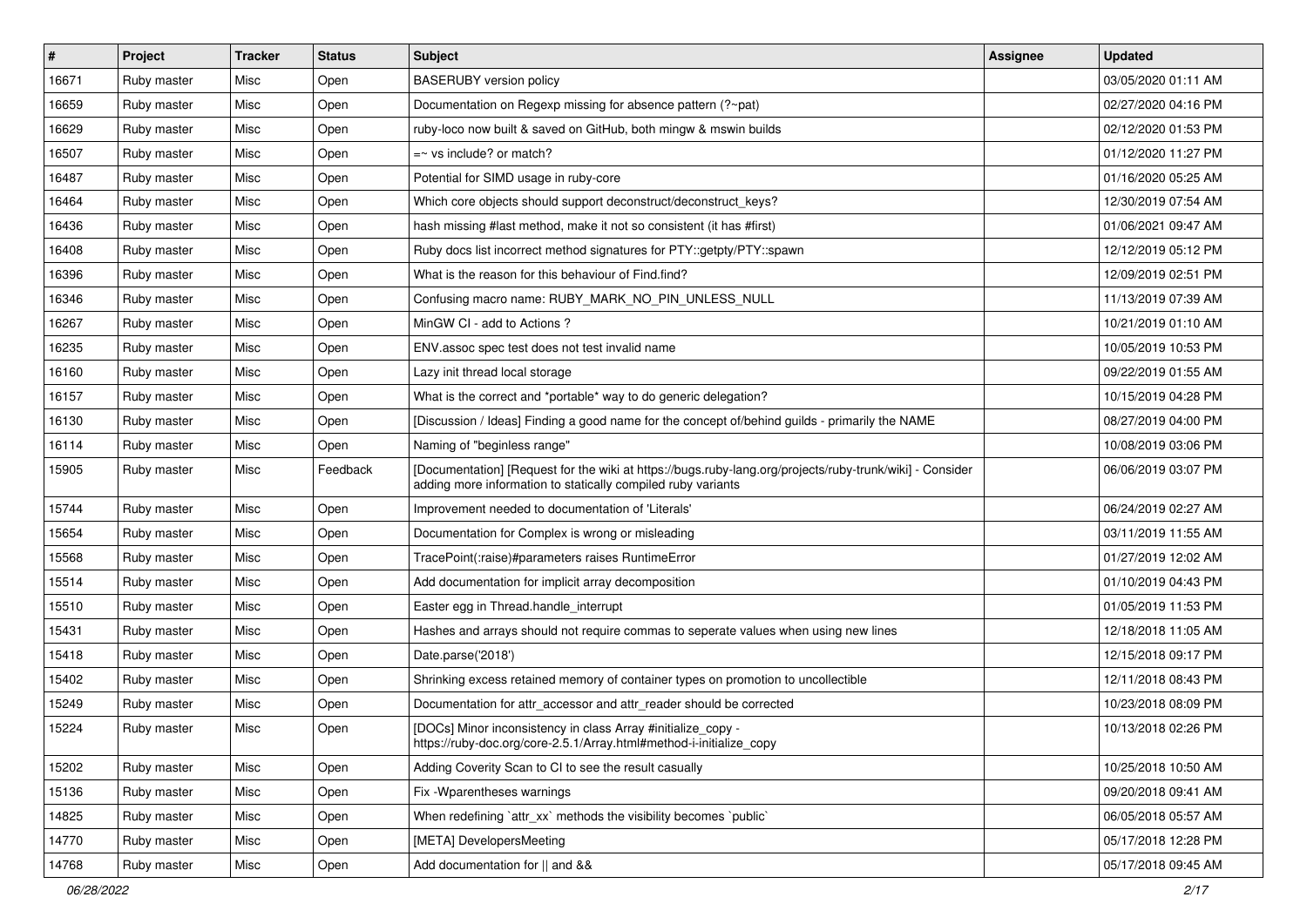| $\sharp$ | Project     | <b>Tracker</b> | <b>Status</b> | <b>Subject</b>                                                                                                                                        | <b>Assignee</b>         | <b>Updated</b>      |
|----------|-------------|----------------|---------------|-------------------------------------------------------------------------------------------------------------------------------------------------------|-------------------------|---------------------|
| 14735    | Ruby master | Misc           | Open          | thread-safe operations in a hash could be documented                                                                                                  |                         | 05/04/2018 01:09 PM |
| 14673    | Ruby master | Misc           | Open          | Documentation for `Array#drop` / `drop_while` unclear in regard to modification                                                                       |                         | 04/10/2018 09:51 AM |
| 14190    | Ruby master | Misc           | Open          | What are the semantics of \$SAFE?                                                                                                                     |                         | 12/15/2017 10:28 PM |
| 14149    | Ruby master | Misc           | Open          | Ruby Birthday Thread - 25th years anniversary                                                                                                         |                         | 12/02/2017 01:40 AM |
| 14037    | Ruby master | Misc           | Open          | Writing doxygen document comments to static functions                                                                                                 |                         | 10/21/2017 07:48 AM |
| 13968    | Ruby master | Misc           | Open          | [Ruby 3.x perhaps] - A (minimal?) static variant of ruby                                                                                              |                         | 01/14/2018 03:24 PM |
| 13804    | Ruby master | Misc           | Open          | Protected methods cannot be overridden                                                                                                                |                         | 08/10/2017 09:41 PM |
| 13787    | Ruby master | Misc           | Open          | The path to Ruby 3.x - would it be useful to have a separate thread here at the tracker, for discussions<br>and issues and ideas related to ruby 3.x? |                         | 08/08/2017 08:29 AM |
| 13634    | Ruby master | Misc           | Open          | NilClass is lying about respond_to?(:clone)                                                                                                           |                         | 06/06/2017 08:27 AM |
| 13497    | Ruby master | Misc           | Open          | Docs, code samples, Ripper example                                                                                                                    |                         | 04/23/2017 04:27 AM |
| 13209    | Ruby master | Misc           | Open          | fact.rb in ruby/sample variations                                                                                                                     |                         | 02/14/2017 12:10 AM |
| 13072    | Ruby master | Misc           | Open          | Current state of date standard library                                                                                                                |                         | 09/02/2017 05:38 PM |
| 13057    | Ruby master | Misc           | Feedback      | BasicObject#_send__documentation contains references to #send                                                                                         |                         | 12/26/2016 09:49 PM |
| 12911    | Ruby master | Misc           | Assigned      | Translate docs                                                                                                                                        |                         | 11/24/2021 04:52 AM |
| 12751    | Ruby master | Misc           | Open          | Incompatibility of Ruby 3                                                                                                                             |                         | 09/14/2016 12:48 PM |
| 12595    | Ruby master | Misc           | Open          | Documentation                                                                                                                                         |                         | 07/18/2016 04:39 PM |
| 12277    | Ruby master | Misc           | Open          | Coding rule: colum number                                                                                                                             |                         | 04/13/2016 06:32 PM |
| 11783    | Ruby master | Misc           | Open          | Do you have any idea if you have a budgets?                                                                                                           |                         | 05/16/2019 09:06 PM |
| 11570    | Ruby master | Misc           | Open          | Clarify autoload chaining behavior                                                                                                                    |                         | 10/06/2015 04:52 PM |
| 11355    | Ruby master | Misc           | Open          | Exceptions inheriting from Timeout:: Error should behave the same way                                                                                 |                         | 07/15/2015 04:59 PM |
| 11295    | Ruby master | Misc           | Open          | Request for comments about error messages                                                                                                             |                         | 10/22/2015 09:12 AM |
| 10983    | Ruby master | Misc           | Open          | Why blocks make Ruby methods 439% slower?                                                                                                             |                         | 11/10/2015 06:21 AM |
| 10791    | Ruby master | Misc           | Assigned      | [PATCH 1/1] Remove unnecessary passing value from doc for Observable                                                                                  |                         | 08/10/2018 10:51 AM |
| 10783    | Ruby master | Misc           | Open          | String#concat has an "appending" behavior                                                                                                             |                         | 08/08/2018 03:08 AM |
| 10766    | Ruby master | Misc           | Feedback      | Build failed generating RDoc documentation                                                                                                            |                         | 05/17/2016 06:37 AM |
| 10424    | Ruby master | Misc           | Open          | Error message when sorting NaN                                                                                                                        |                         | 10/25/2014 02:13 PM |
| 10312    | Ruby master | Misc           | Open          | Give people more control over how the ruby parser sees code and lexical code elements (valid/invalid -<br>$toggle$ options) + macros                  |                         | 01/20/2016 05:14 PM |
| 9832     | Ruby master | Misc           | Open          | better concurrency in threads                                                                                                                         |                         | 05/12/2014 12:33 PM |
| 9724     | Ruby master | Misc           | Open          | Warnings in Ruby: allow per-file directives to i.e. suppress warnings                                                                                 |                         | 04/10/2014 06:21 PM |
| 9516     | Ruby master | Misc           | Open          | Consolidate all deprecation messages to one or more helper methods                                                                                    |                         | 02/13/2014 05:11 PM |
| 10560    | Ruby master | Misc           | Assigned      | confusion between $x=x+y$ , $x+=y$ , $x$ .concat(y) and $y$ .each{ z  $x<}$                                                                           | zzak (Zachary<br>Scott) | 01/05/2018 09:02 PM |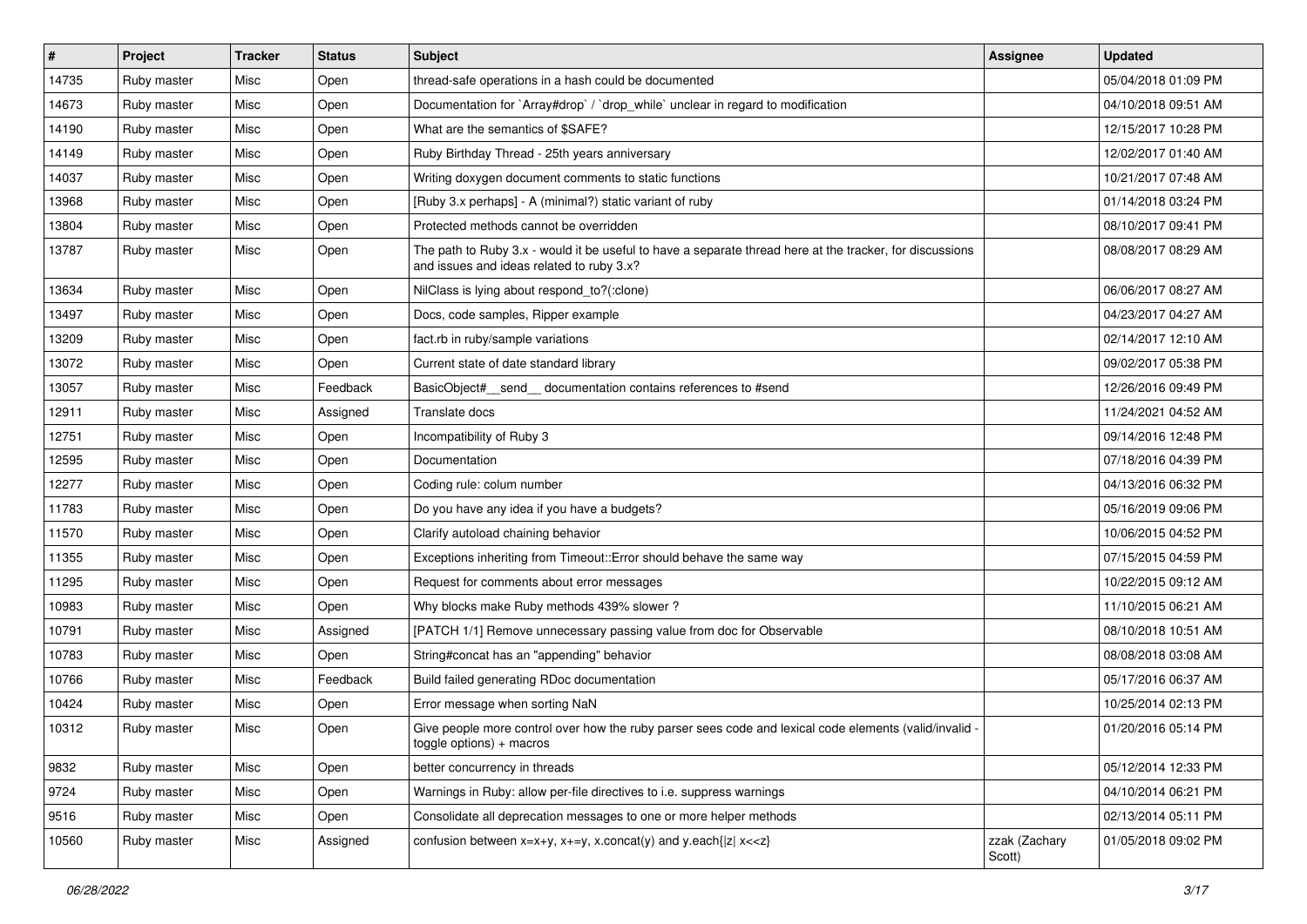| #     | Project     | <b>Tracker</b> | <b>Status</b> | <b>Subject</b>                                                                                | <b>Assignee</b>                 | <b>Updated</b>      |
|-------|-------------|----------------|---------------|-----------------------------------------------------------------------------------------------|---------------------------------|---------------------|
| 10513 | Ruby master | Misc           | Open          | instance_eval yields the receiver, but is documented to yield no arguments                    | zzak (Zachary<br>Scott)         | 11/14/2014 10:29 PM |
| 9136  | Ruby master | Misc           | Assigned      | Deprecated Enumerator.new(object, method) bad for BasicObject                                 | zzak (Zachary<br>Scott)         | 11/23/2013 03:58 AM |
| 16512 | Ruby master | Misc           | Assigned      | Improving `www.ruby-lang.org` reference by merging with `rubyreferences.github.io`            | zverok (Victor<br>Shepelev)     | 02/01/2022 12:28 PM |
| 13622 | Ruby master | Misc           | Assigned      | Documentation missing                                                                         | stomar (Marcus<br>Stollsteimer) | 06/03/2017 07:27 AM |
| 18726 | Ruby master | Misc           | Open          | CI Error on c99 and c2x                                                                       | shyouhei<br>(Shyouhei Urabe)    | 04/19/2022 09:05 AM |
| 17376 | Ruby master | Misc           | Assigned      | Reduce number of GitHub Actions                                                               | shyouhei<br>(Shyouhei Urabe)    | 12/10/2020 11:50 AM |
| 16805 | Ruby master | Misc           | Assigned      | Coroutine's license is unclear                                                                | ReiOdaira (Rei<br>Odaira)       | 07/01/2021 10:09 PM |
| 17662 | Ruby master | Misc           | Assigned      | The heredoc pattern used in tests does not syntax highlight correctly in many editors         | nobu (Nobuyoshi<br>Nakada)      | 06/30/2021 12:54 PM |
| 16747 | Ruby master | Misc           | Assigned      | Repository reorganization request                                                             | nobu (Nobuyoshi<br>Nakada)      | 05/22/2020 01:30 PM |
| 16025 | Ruby master | Misc           | Assigned      | 'st_check_for_sizeof_st_index_t' declared as array with a negative size (emscripten)          | nobu (Nobuyoshi<br>Nakada)      | 07/30/2019 11:20 AM |
| 15806 | Ruby master | Misc           | Assigned      | Explicitly initialise encodings on init to remove branches on encoding lookup                 | nobu (Nobuyoshi<br>Nakada)      | 08/29/2019 04:29 AM |
| 14692 | Ruby master | Misc           | Open          | Question: Ruby stdlib's Option Parser                                                         | nobu (Nobuyoshi<br>Nakada)      | 04/22/2018 05:53 AM |
| 18371 | Ruby master | Misc           | Assigned      | Release branches (release information in general)                                             | naruse (Yui<br>NARUSE)          | 03/23/2022 10:32 PM |
| 15007 | Ruby master | Misc           | Open          | Let all Init_xxx and extension APIs frequently called from init code paths be considered cold | naruse (Yui<br>NARUSE)          | 12/06/2018 11:05 AM |
| 10628 | Ruby master | Misc           | Open          | Peformance of URI module                                                                      | naruse (Yui<br>NARUSE)          | 12/26/2014 04:08 PM |
| 16630 | Ruby master | Misc           | Assigned      | Deprecate pub/ruby/*snapshot* and use pub/ruby/snapshot/* instead                             | matz (Yukihiro<br>Matsumoto)    | 02/27/2020 09:52 AM |
| 15723 | Ruby master | Misc           | Feedback      | Reconsider numbered parameters                                                                | matz (Yukihiro<br>Matsumoto)    | 10/03/2019 07:16 PM |
| 14760 | Ruby master | Misc           | Open          | cross-thread IO#close semantics                                                               | matz (Yukihiro<br>Matsumoto)    | 05/17/2018 08:21 AM |
| 10541 | Ruby master | Misc           | Open          | Remove shorthand string interpolation syntax                                                  | matz (Yukihiro<br>Matsumoto)    | 10/08/2015 05:44 PM |
| 17502 | Ruby master | Misc           | Open          | C vs Ruby                                                                                     | ko1 (Koichi<br>Sasada)          | 12/02/2021 07:53 PM |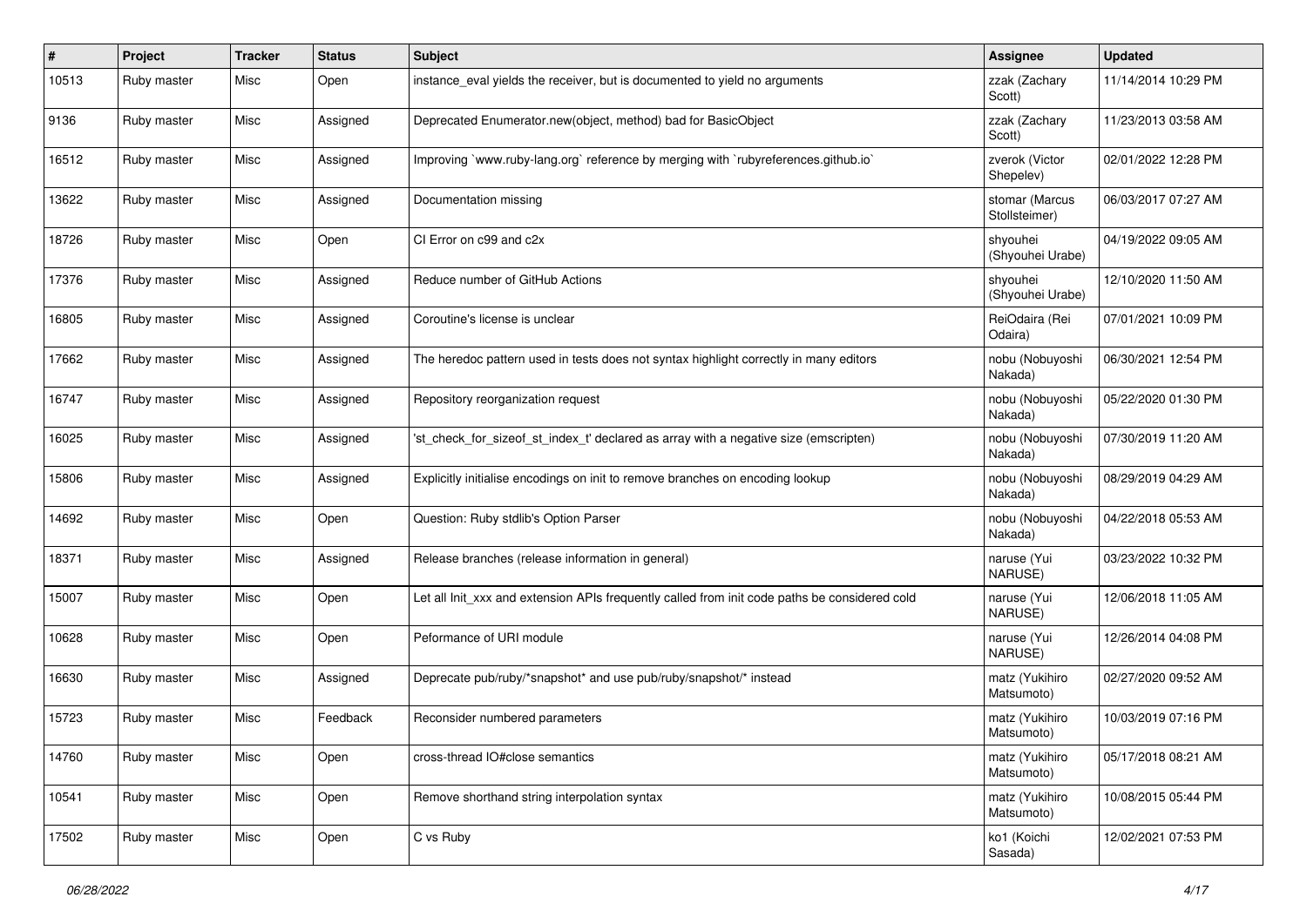| $\sharp$ | Project     | <b>Tracker</b> | <b>Status</b> | Subject                                                                            | <b>Assignee</b>                | <b>Updated</b>      |
|----------|-------------|----------------|---------------|------------------------------------------------------------------------------------|--------------------------------|---------------------|
| 16124    | Ruby master | Misc           | Assigned      | Let the transient heap belong to objspace                                          | ko1 (Koichi<br>Sasada)         | 11/18/2019 08:48 AM |
| 15802    | Ruby master | Misc           | Open          | Reduce the minimum string buffer size from 127 to 63 bytes                         | ko1 (Koichi<br>Sasada)         | 07/30/2019 04:04 AM |
| 18761    | Ruby master | Misc           | Open          | provide an example wasm project                                                    | katei (Yuta Saito)             | 05/23/2022 11:01 AM |
| 16188    | Ruby master | Misc           | Open          | What are the performance implications of the new keyword arguments in 2.7 and 3.0? | jeremyevans0<br>(Jeremy Evans) | 11/27/2019 04:45 PM |
| 17720    | Ruby master | Misc           | Assigned      | Cirrus CI to check non-x86_64 architecture cases by own machines                   | jaruga (Jun Aruga)             | 09/26/2021 10:24 AM |
| 18068    | Ruby master | Misc           | Open          | Silence LoadError only if it is for rubygems itself                                | hsbt (Hiroshi<br>SHIBATA)      | 08/08/2021 02:21 PM |
| 16013    | Ruby master | Misc           | Feedback      | Bundler                                                                            | hsbt (Hiroshi<br>SHIBATA)      | 10/17/2019 05:20 PM |
| 15487    | Ruby master | Misc           | Assigned      | Clarify default gems maintanance policy                                            | hsbt (Hiroshi<br>SHIBATA)      | 12/30/2018 08:42 PM |
| 15486    | Ruby master | Misc           | Feedback      | Default gems README.md                                                             | hsbt (Hiroshi<br>SHIBATA)      | 03/11/2019 12:19 PM |
| 14917    | Ruby master | Misc           | Assigned      | Add RDoc documents to tar ball                                                     | aycabta (aycabta .)            | 07/21/2018 09:29 AM |
| 17569    | Ruby master | Misc           | Open          | uri lib maintainership                                                             | akr (Akira Tanaka)             | 01/23/2021 10:42 AM |
| 17154    | Ruby master | Misc           | Open          | Update Pathname Documentation to Clarify Expected Behavior                         | akr (Akira Tanaka)             | 09/05/2020 01:18 PM |
| 18841    | Ruby master | Feature        | Open          | Proposal: autoload_relative                                                        |                                | 06/19/2022 11:22 PM |
| 18835    | Ruby master | Feature        | Open          | Add InstructionSequence#type method                                                |                                | 06/16/2022 10:30 PM |
| 18832    | Ruby master | Feature        | Open          | Do not have class/module keywords consider ancestors of Object                     |                                | 06/21/2022 05:50 AM |
| 18831    | Ruby master | Feature        | Open          | Block argument to `yield`                                                          |                                | 06/18/2022 03:12 AM |
| 18825    | Ruby master | Feature        | Open          | Specialized instruction for "array literal + `.hash`"                              |                                | 06/14/2022 05:24 PM |
| 18822    | Ruby master | Feature        | Open          | Ruby lack a proper method to percent-encode strings for URIs (RFC 3986)            |                                | 06/09/2022 02:42 PM |
| 18821    | Ruby master | Feature        | Open          | Expose Pattern Matching interfaces in core classes                                 |                                | 06/09/2022 07:24 AM |
| 18815    | Ruby master | Feature        | Open          | instance_{eval,exec} vs Proc#>>                                                    |                                | 06/02/2022 05:17 PM |
| 18814    | Ruby master | Feature        | Open          | Ractor: add method to query incoming message queue size                            |                                | 06/02/2022 11:59 AM |
| 18812    | Ruby master | Feature        | Open          | Add ability to trace exit locations for YJIT                                       |                                | 06/01/2022 02:42 PM |
| 18809    | Ruby master | Feature        | Open          | Add Numeric#ceildiv                                                                |                                | 06/21/2022 06:21 PM |
| 18798    | Ruby master | Feature        | Open          | 'UnboundMethod#==' with inherited classes                                          |                                | 05/25/2022 12:32 AM |
| 18776    | Ruby master | Feature        | Open          | <b>Object Shapes</b>                                                               |                                | 05/13/2022 01:11 AM |
| 18774    | Ruby master | Feature        | Open          | Add Queue#pop(timeout:)                                                            |                                | 05/20/2022 12:27 AM |
| 18762    | Ruby master | Feature        | Open          | Add an Array#undigits that compliments Integer#digits                              |                                | 05/03/2022 08:08 PM |
| 18757    | Ruby master | Feature        | Open          | Introduce %R percent literal for anchored regular expression patterns              |                                | 04/27/2022 05:30 PM |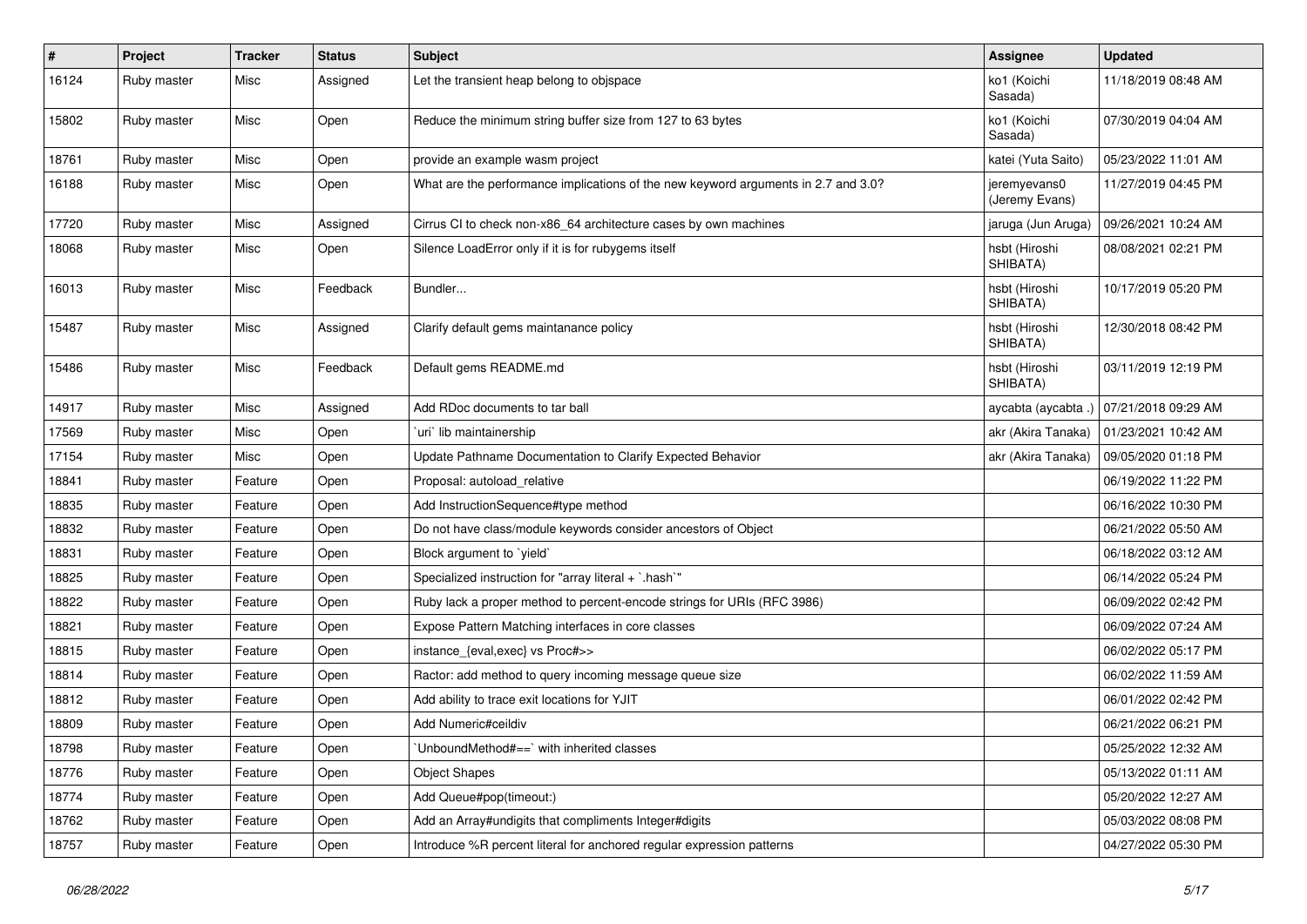| $\vert$ # | Project     | <b>Tracker</b> | <b>Status</b> | <b>Subject</b>                                                                            | <b>Assignee</b> | <b>Updated</b>      |
|-----------|-------------|----------------|---------------|-------------------------------------------------------------------------------------------|-----------------|---------------------|
| 18736     | Ruby master | Feature        | Open          | self-p for method chain                                                                   |                 | 04/15/2022 11:09 AM |
| 18690     | Ruby master | Feature        | Open          | Allow `Kernel#then` to take arguments                                                     |                 | 05/10/2022 06:16 PM |
| 18685     | Ruby master | Feature        | Open          | Enumerator.product: Cartesian product of enumerables                                      |                 | 04/26/2022 07:02 AM |
| 18683     | Ruby master | Feature        | Open          | Allow to create hashes with a specific capacity.                                          |                 | 04/22/2022 02:34 PM |
| 18675     | Ruby master | Feature        | Open          | Add new exception class for resolv timeouts                                               |                 | 04/01/2022 11:22 PM |
| 18668     | Ruby master | Feature        | Open          | Merge `io-nonblock` gems into core                                                        |                 | 04/21/2022 10:02 AM |
| 18659     | Ruby master | Feature        | Open          | Create a Binding at the time of an exception and make it available to Rescue              |                 | 03/25/2022 10:55 AM |
| 18648     | Ruby master | Feature        | Feedback      | ruby2_keywords and  name arguments with impossible names                                  |                 | 03/18/2022 06:25 PM |
| 18647     | Ruby master | Feature        | Open          | Non-recursive option for iseq-targeted Tracepoints in ruby 2.6+                           |                 | 03/18/2022 09:41 AM |
| 18644     | Ruby master | Feature        | Open          | Coerce anything callable to a Proc                                                        |                 | 06/18/2022 05:28 PM |
| 18642     | Ruby master | Feature        | Open          | Named ripper fields                                                                       |                 | 05/12/2022 01:37 PM |
| 18640     | Ruby master | Feature        | Open          | default empty string argument for `String#sub` and `String#sub!`, e.g. `"hello".sub("I")` |                 | 03/19/2022 02:33 AM |
| 18630     | Ruby master | Feature        | Open          | Introduce general `IO#timeout` and `IO#timeout=`for all (non-)blocking operations.        |                 | 04/21/2022 09:36 AM |
| 18617     | Ruby master | Feature        | Open          | Allow multiples keys in Hash#[] acting like Hash#dig                                      |                 | 03/10/2022 01:36 PM |
| 18603     | Ruby master | Feature        | Open          | Allow syntax like obj.method(arg)=value                                                   |                 | 02/27/2022 05:04 PM |
| 18597     | Ruby master | Feature        | Open          | Strings need a named method like `dup` that doesn't duplicate if receiver is mutable      |                 | 02/26/2022 11:56 PM |
| 18594     | Ruby master | Feature        | Open          | Add a #to_h method on URI::Generic                                                        |                 | 03/31/2022 01:18 PM |
| 18593     | Ruby master | Feature        | Open          | Add back URI.escape                                                                       |                 | 02/18/2022 07:45 PM |
| 18583     | Ruby master | Feature        | Open          | Pattern-matching: API for custom unpacking strategies?                                    |                 | 03/17/2022 01:10 PM |
| 18576     | Ruby master | Feature        | Open          | Rename `ASCII-8BIT` encoding to `BINARY`                                                  |                 | 03/17/2022 03:06 PM |
| 18573     | Ruby master | Feature        | Open          | Object#pack1                                                                              |                 | 02/08/2022 08:51 AM |
| 18568     | Ruby master | Feature        | Open          | Explore lazy RubyGems boot to reduce need for --disable-gems                              |                 | 02/17/2022 07:15 AM |
| 18559     | Ruby master | Feature        | Open          | Allocation tracing: Objects created by the parser are attributed to Kernel.require        |                 | 06/27/2022 02:48 PM |
| 18554     | Ruby master | Feature        | Open          | Move unicode_normalize to a default gem                                                   |                 | 01/31/2022 05:51 PM |
| 18551     | Ruby master | Feature        | Open          | Make Range#reverse_each to raise an exception if endless                                  |                 | 01/28/2022 11:13 PM |
| 18515     | Ruby master | Feature        | Open          | Add Range#reverse_each implementation for performance                                     |                 | 01/31/2022 02:23 AM |
| 18498     | Ruby master | Feature        | Open          | Introduce a public WeakKeysMap that compares by equality                                  |                 | 02/20/2022 04:06 PM |
| 18494     | Ruby master | Feature        | Open          | [RFC] ENV["RUBY_GC_"]= changes GC parameters dynamically                                  |                 | 01/17/2022 11:15 PM |
| 18478     | Ruby master | Feature        | Open          | Module#constant pairs                                                                     |                 | 01/11/2022 07:55 PM |
| 18477     | Ruby master | Feature        | Open          | Float#sqrt and Integer#sqrt                                                               |                 | 01/11/2022 07:34 PM |
| 18463     | Ruby master | Feature        | Open          | Random number generation with xoshiro                                                     |                 | 02/13/2022 09:12 AM |
| 18462     | Ruby master | Feature        | Open          | Proposal to merge WASI based WebAssembly support                                          |                 | 03/24/2022 03:05 AM |
| 18440     | Ruby master | Feature        | Open          | YJIT is enabled if any YJIT tuning options are set                                        |                 | 12/30/2021 08:17 PM |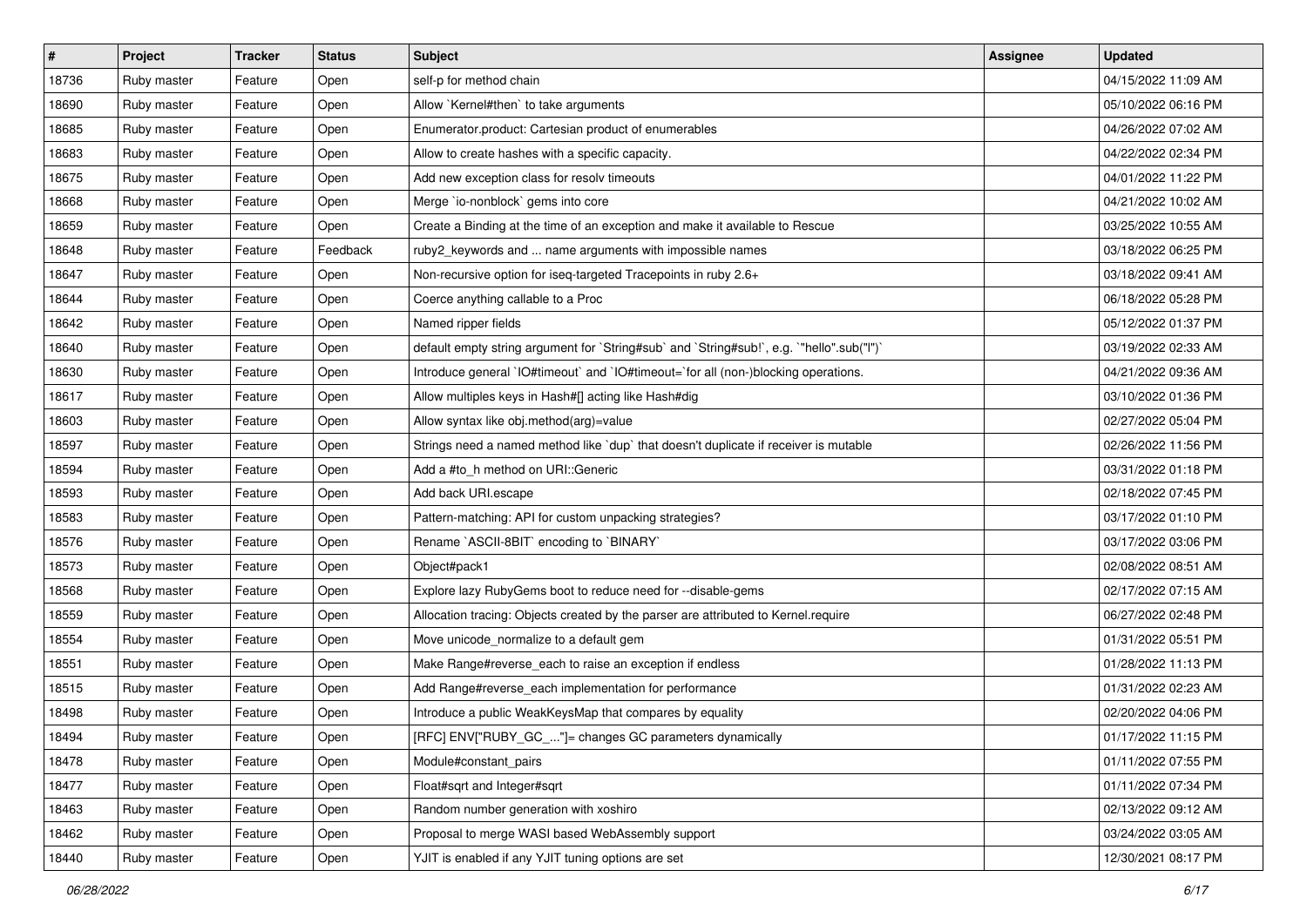| $\vert$ # | Project     | <b>Tracker</b> | <b>Status</b> | <b>Subject</b>                                                                                                                                                        | <b>Assignee</b> | <b>Updated</b>      |
|-----------|-------------|----------------|---------------|-----------------------------------------------------------------------------------------------------------------------------------------------------------------------|-----------------|---------------------|
| 18438     | Ruby master | Feature        | Open          | Add `Exception#additional message` to show additional error information                                                                                               |                 | 02/07/2022 02:55 AM |
| 18423     | Ruby master | Feature        | Open          | Installing stable versions like 3.0.3 from source generates fatal error by make                                                                                       |                 | 12/23/2021 11:44 PM |
| 18418     | Ruby master | Feature        | Open          | Add Net::HTTP#security_level=                                                                                                                                         |                 | 12/19/2021 11:58 AM |
| 18411     | Ruby master | Feature        | Open          | Introduce `Fiber.blocking` for disabling scheduler.                                                                                                                   |                 | 12/23/2021 05:10 PM |
| 18410     | Ruby master | Feature        | Open          | Proposal to make inspect include underscores on numerics                                                                                                              |                 | 12/16/2021 09:07 AM |
| 18402     | Ruby master | Feature        | Open          | <b>Argument Labels</b>                                                                                                                                                |                 | 01/31/2022 06:14 PM |
| 18401     | Ruby master | Feature        | Open          | Rework `require_relative` to add the "current path" on `\$LOAD_PATH`                                                                                                  |                 | 12/09/2021 05:41 PM |
| 18395     | Ruby master | Feature        | Open          | Introduce Array#subtract! for performance                                                                                                                             |                 | 12/08/2021 04:42 PM |
| 18384     | Ruby master | Feature        | Open          | Pattern Match Object                                                                                                                                                  |                 | 05/07/2022 06:01 PM |
| 18376     | Ruby master | Feature        | Open          | Version comparison API                                                                                                                                                |                 | 12/30/2021 10:33 AM |
| 18369     | Ruby master | Feature        | Open          | users.detect(:name, "Dorian") as shorthand for users.detect { $ user $ user.name == "Dorian" }                                                                        |                 | 12/03/2021 02:23 PM |
| 18368     | Ruby master | Feature        | Open          | Range#step semantics for non-Numeric ranges                                                                                                                           |                 | 02/02/2022 03:42 PM |
| 18360     | Ruby master | Feature        | Open          | <b>PrettyPrint enhancements</b>                                                                                                                                       |                 | 11/24/2021 12:15 AM |
| 18357     | Ruby master | Feature        | Open          | Proposal: stop raising when block passed to IO#each * closes the IO                                                                                                   |                 | 11/22/2021 09:03 PM |
| 18336     | Ruby master | Feature        | Feedback      | How to deal with Trojan Source vulnerability                                                                                                                          |                 | 11/23/2021 08:39 PM |
| 18334     | Ruby master | Feature        | Open          | ENV#to_h returns a new Hash object but Hash#to_h does not, which can cause inconsistencies                                                                            |                 | 11/17/2021 05:46 PM |
| 18332     | Ruby master | Feature        | Open          | a ? b                                                                                                                                                                 |                 | 12/29/2021 04:38 AM |
| 18331     | Ruby master | Feature        | Open          | Kernel.#Time                                                                                                                                                          |                 | 11/13/2021 12:41 PM |
| 18296     | Ruby master | Feature        | Open          | Custom exception formatting should override `Exception#full_message`.                                                                                                 |                 | 12/15/2021 08:49 PM |
| 18291     | Ruby master | Feature        | Open          | When use $=\sim$ with named group, if regex is on the right side, variable not defined.                                                                               |                 | 11/06/2021 12:36 PM |
| 18285     | Ruby master | Feature        | Open          | NoMethodError#message uses a lot of CPU/is really expensive to call                                                                                                   |                 | 01/30/2022 12:45 PM |
| 18280     | Ruby master | Feature        | Feedback      | Allow rb utf8 str new cstr(NULL)                                                                                                                                      |                 | 11/11/2021 10:28 AM |
| 18265     | Ruby master | Feature        | Open          | Self-contained one-binary feature which discuss on ruby kaigi 2021 day 2, $\Box$ Ruby Committers vs the<br>World / CRuby Committers                                   |                 | 10/24/2021 04:11 PM |
| 18262     | Ruby master | Feature        | Open          | Enumerator::Lazy#partition                                                                                                                                            |                 | 11/20/2021 10:17 AM |
| 18259     | Ruby master | Feature        | Open          | Support quarter spec %q in Time#strftime                                                                                                                              |                 | 10/21/2021 12:15 PM |
| 18256     | Ruby master | Feature        | Open          | Change the canonical name of Thread::Mutex, Thread::Queue, Thread::SizedQueue and<br>Thread::ConditionVariable to just Mutex, Queue, SizedQueue and ConditionVariable |                 | 10/20/2021 10:59 PM |
| 18242     | Ruby master | Feature        | Open          | Parser makes multiple assignment sad in confusing way                                                                                                                 |                 | 10/09/2021 07:58 AM |
| 18228     | Ruby master | Feature        | Open          | Add a 'timeout' option to 'IO.copy_stream'                                                                                                                            |                 | 10/01/2021 05:10 AM |
| 18181     | Ruby master | Feature        | Open          | Introduce Enumerable#min_with_value, max_with_value, and minmax_with_value                                                                                            |                 | 01/25/2022 07:33 AM |
| 18179     | Ruby master | Feature        | Open          | Add Math methods to Numeric                                                                                                                                           |                 | 03/24/2022 02:54 PM |
| 18168     | Ruby master | Feature        | Open          | Add ActiveSupport deep_transform_values to Ruby                                                                                                                       |                 | 09/15/2021 05:29 AM |
| 18162     | Ruby master | Feature        | Open          | Shorthand method Proc#isolate to create isolated proc objects                                                                                                         |                 | 09/13/2021 02:33 AM |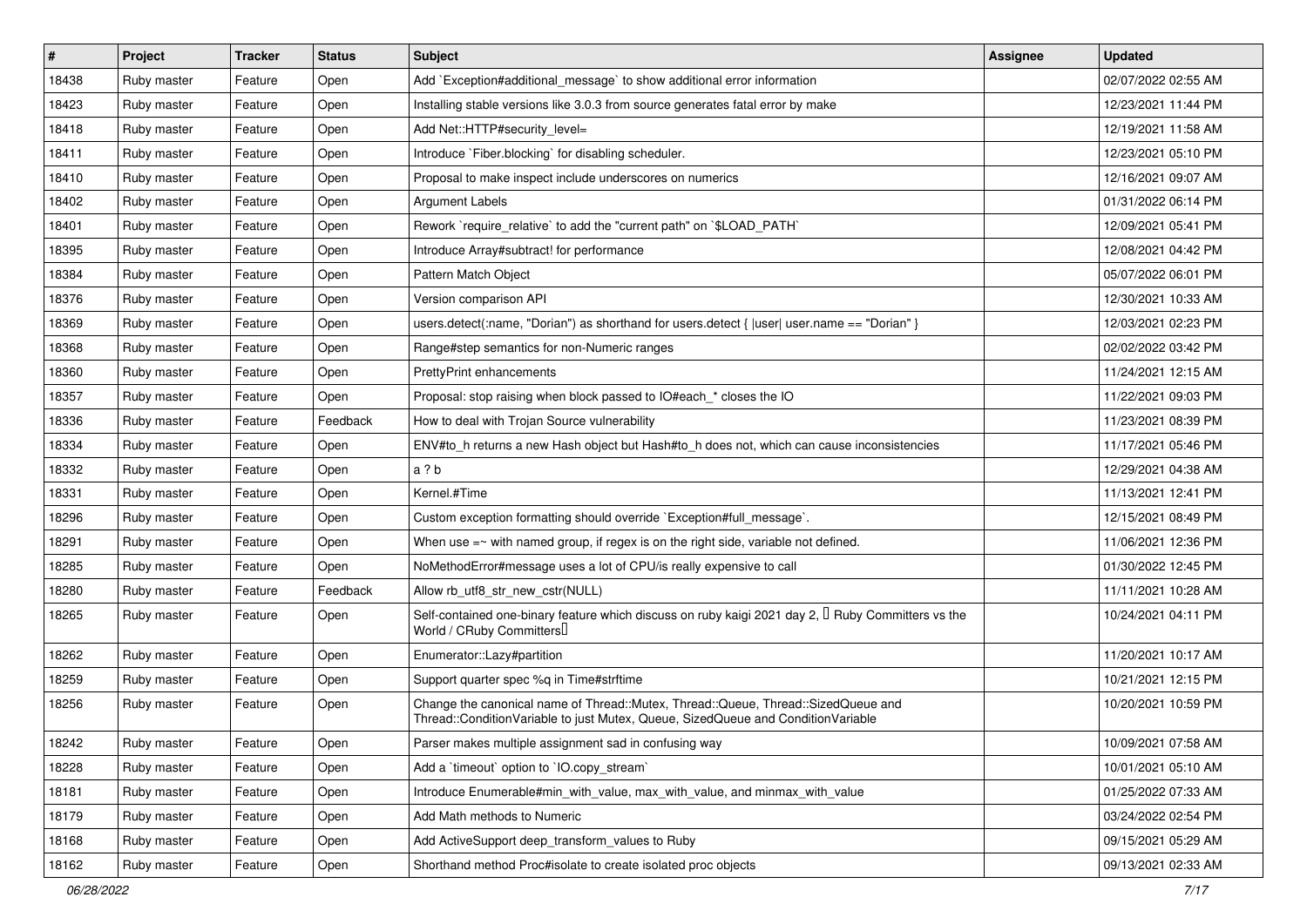| $\sharp$ | <b>Project</b> | <b>Tracker</b> | <b>Status</b> | <b>Subject</b>                                                                                                                              | <b>Assignee</b> | <b>Updated</b>      |
|----------|----------------|----------------|---------------|---------------------------------------------------------------------------------------------------------------------------------------------|-----------------|---------------------|
| 18151    | Ruby master    | Feature        | Open          | Incorrect Resolv result when DNS server is unreachable                                                                                      |                 | 09/18/2021 12:22 AM |
| 18146    | Ruby master    | Feature        | Open          | Add 'delete_prefix' and 'delete_suffix' to 'Pathname'                                                                                       |                 | 09/03/2021 04:59 AM |
| 18137    | Ruby master    | Feature        | Open          | A new method to check Proc is isolated or not                                                                                               |                 | 10/27/2021 07:30 AM |
| 18136    | Ruby master    | Feature        | Open          | take while after                                                                                                                            |                 | 01/28/2022 06:23 AM |
| 18135    | Ruby master    | Feature        | Open          | Introduce Enumerable#detect only                                                                                                            |                 | 09/02/2021 05:44 PM |
| 18127    | Ruby master    | Feature        | Open          | Ractor-local version of Singleton                                                                                                           |                 | 11/09/2021 02:45 PM |
| 18083    | Ruby master    | Feature        | Open          | Capture error in ensure block.                                                                                                              |                 | 10/21/2021 01:00 PM |
| 18070    | Ruby master    | Feature        | Open          | attr` should be removed                                                                                                                     |                 | 08/09/2021 05:51 PM |
| 18069    | Ruby master    | Feature        | Open          | instance_exec` is just ignored when the block is originally a method                                                                        |                 | 08/10/2021 05:33 AM |
| 18063    | Ruby master    | Feature        | Open          | io uring implementation                                                                                                                     |                 | 08/05/2021 10:02 AM |
| 18057    | Ruby master    | Feature        | Open          | Introduce Array#mean                                                                                                                        |                 | 08/02/2021 02:16 PM |
| 18055    | Ruby master    | Feature        | Open          | Introduce                                                                                                                                   |                 | 07/30/2021 09:30 AM |
| 18047    | Ruby master    | Feature        | Feedback      | TracePoint: Add event type for constant access                                                                                              |                 | 12/02/2021 08:35 PM |
| 18042    | Ruby master    | Feature        | Feedback      | YARV code optimization                                                                                                                      |                 | 07/27/2021 09:11 PM |
| 18035    | Ruby master    | Feature        | Open          | Introduce general model/semantic for immutable by default.                                                                                  |                 | 11/09/2021 04:47 PM |
| 18033    | Ruby master    | Feature        | Open          | Time.new to parse a string                                                                                                                  |                 | 12/07/2021 02:15 PM |
| 18005    | Ruby master    | Feature        | Open          | Enable non-blocking `binding.irb`.                                                                                                          |                 | 06/24/2021 07:20 PM |
| 18004    | Ruby master    | Feature        | Open          | Add Async to the stdlib                                                                                                                     |                 | 11/26/2021 06:01 AM |
| 17994    | Ruby master    | Feature        | Open          | Clarify 'IO.read' behavior and add 'File.read' method                                                                                       |                 | 07/16/2021 03:04 AM |
| 17992    | Ruby master    | Feature        | Feedback      | Upstreaming the htmlentities gem into CGI#.(un)escape_html                                                                                  |                 | 06/30/2021 02:26 PM |
| 17950    | Ruby master    | Feature        | Open          | Unable to pattern-match against a String key                                                                                                |                 | 06/15/2021 11:42 AM |
| 17944    | Ruby master    | Feature        | Open          | Remove Socket.gethostbyaddr and Socket.gethostbyname                                                                                        |                 | 06/10/2021 08:26 AM |
| 17942    | Ruby master    | Feature        | Open          | Add a `initialize(public @a, private @b)` shortcut syntax for defining public/private accessors for<br>instance vars as part of constructor |                 | 12/13/2021 12:43 AM |
| 17938    | Ruby master    | Feature        | Open          | Keyword alternative for boolean positional arguments                                                                                        |                 | 07/15/2021 06:46 AM |
| 17924    | Ruby master    | Feature        | Open          | Range#infinite?                                                                                                                             |                 | 07/08/2021 11:58 PM |
| 17859    | Ruby master    | Feature        | Open          | Start IRB when running just `ruby`                                                                                                          |                 | 05/14/2021 07:54 AM |
| 17856    | Ruby master    | Feature        | Open          | ary.member? is slower than ary.include?                                                                                                     |                 | 05/11/2021 10:12 AM |
| 17851    | Ruby master    | Feature        | Open          | ruby extension for memoryview                                                                                                               |                 | 05/05/2021 03:15 PM |
| 17844    | Ruby master    | Feature        | Open          | Support list of methods to test with respond_to?                                                                                            |                 | 05/06/2021 07:00 PM |
| 17834    | Ruby master    | Feature        | Open          | Add a Bytes and BytesArray class that implement memoryview                                                                                  |                 | 05/06/2021 02:22 PM |
| 17833    | Ruby master    | Feature        | Open          | add IO.readinto(b) where b is a bytes like object that is you can get a memoryview from                                                     |                 | 06/30/2021 02:36 PM |
| 17825    | Ruby master    | Feature        | Open          | Uniformize Float::INFINITY and Date::infinity.new                                                                                           |                 | 05/04/2021 01:43 AM |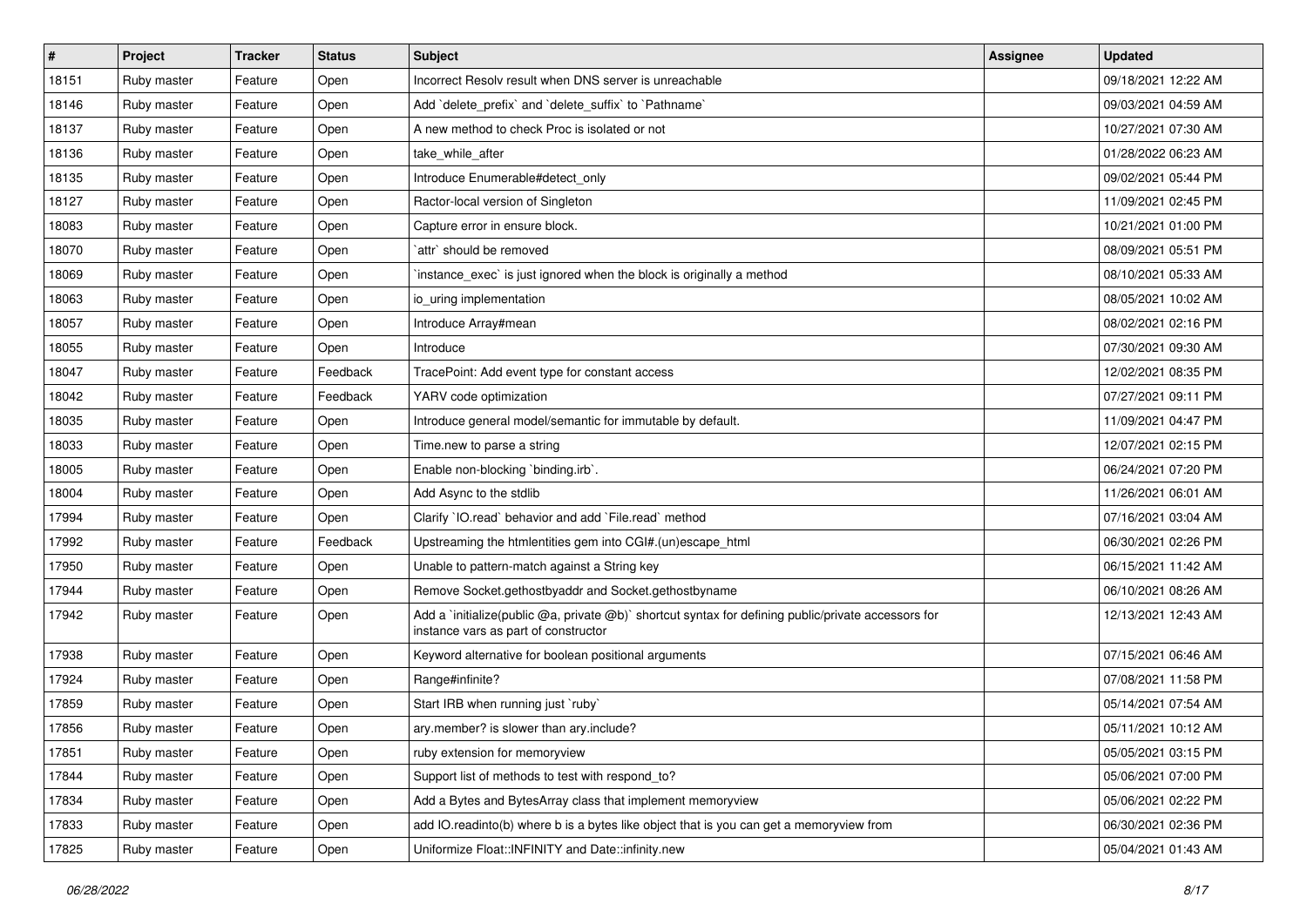| $\sharp$ | Project     | <b>Tracker</b> | <b>Status</b> | <b>Subject</b>                                                                                                                                             | <b>Assignee</b> | <b>Updated</b>      |
|----------|-------------|----------------|---------------|------------------------------------------------------------------------------------------------------------------------------------------------------------|-----------------|---------------------|
| 17808    | Ruby master | Feature        | Open          | Feature Request: JS like splat of Object properties as named method parameters                                                                             |                 | 04/17/2021 11:43 PM |
| 17797    | Ruby master | Feature        | Open          | MIPS support for addr2line.c                                                                                                                               |                 | 04/13/2021 03:49 AM |
| 17790    | Ruby master | Feature        | Open          | Have a way to clear a String without resetting its capacity                                                                                                |                 | 04/21/2021 11:27 PM |
| 17786    | Ruby master | Feature        | Open          | Proposal: new "ends" keyword                                                                                                                               |                 | 04/11/2021 01:40 AM |
| 17773    | Ruby master | Feature        | Open          | Alias `Numeric#zero?` and `Float#zero?` as `Numeric#empty?` and `Float#empty?`                                                                             |                 | 04/02/2021 03:39 PM |
| 17771    | Ruby master | Feature        | Open          | String#start with? should not construct MatchData or set \$~                                                                                               |                 | 04/02/2021 02:49 PM |
| 17758    | Ruby master | Feature        | Open          | Provide Hash#count for performance improvement                                                                                                             |                 | 03/28/2021 06:39 PM |
| 17753    | Ruby master | Feature        | Open          | Add Module#namespace                                                                                                                                       |                 | 04/17/2021 08:04 AM |
| 17749    | Ruby master | Feature        | Open          | Const source location without name                                                                                                                         |                 | 04/17/2021 07:38 AM |
| 17743    | Ruby master | Feature        | Open          | Show argument types in backtrace                                                                                                                           |                 | 03/25/2021 06:39 PM |
| 17741    | Ruby master | Feature        | Open          | Ruby links to `objc` for convenience - this should be moved into a native ext                                                                              |                 | 03/23/2021 01:24 AM |
| 17721    | Ruby master | Feature        | Feedback      | Proc.new should be able to contruct a lambda                                                                                                               |                 | 12/03/2021 11:52 AM |
| 17718    | Ruby master | Feature        | Open          | a method paramaters object that can be pattern matched against                                                                                             |                 | 03/24/2021 01:29 PM |
| 17685    | Ruby master | Feature        | Feedback      | Marshal format for out of band buffer objects                                                                                                              |                 | 03/24/2021 07:39 AM |
| 17682    | Ruby master | Feature        | Open          | String#casecmp performance improvement                                                                                                                     |                 | 03/24/2021 02:29 PM |
| 17663    | Ruby master | Feature        | Open          | Enumerator#with, an alternative to Enumerator#with_object                                                                                                  |                 | 03/02/2021 05:48 PM |
| 17660    | Ruby master | Feature        | Open          | Expose information about which basic methods have been redefined                                                                                           |                 | 03/02/2021 03:31 PM |
| 17647    | Ruby master | Feature        | Open          | Print register `r11` on 32-bit ARM Linux                                                                                                                   |                 | 04/30/2021 11:22 AM |
| 17627    | Ruby master | Feature        | Open          | Suggestion: Implement `freeze_values` instance method on collection-like classes.                                                                          |                 | 02/16/2021 07:58 PM |
| 17616    | Ruby master | Feature        | Open          | Support backtracing on Linux with non-GNU-libc + libunwind                                                                                                 |                 | 02/09/2021 01:12 PM |
| 17611    | Ruby master | Feature        | Open          | Expose `rb_execarg` interfaces and `rb_grantpt`                                                                                                            |                 | 02/07/2021 01:52 AM |
| 17598    | Ruby master | Feature        | Feedback      | $0000000000000010$                                                                                                                                         |                 | 02/03/2021 01:13 AM |
| 17579    | Ruby master | Feature        | Open          | [Proposal] A suggestion for newline-separated shorthand notation, for the creation of Arrays containing<br>strings that may contain ' ' (space) characters |                 | 01/25/2021 04:33 PM |
| 17576    | Ruby master | Feature        | Open          | Partial Functions (procs, lambdas)                                                                                                                         |                 | 01/24/2021 07:58 PM |
| 17566    | Ruby master | Feature        | Open          | Tune thread QoS / efficiency on macOS                                                                                                                      |                 | 01/29/2021 09:16 AM |
| 17562    | Ruby master | Feature        | Open          | Update - E option in --help                                                                                                                                |                 | 01/19/2021 05:38 PM |
| 17550    | Ruby master | Feature        | Open          | Why no function to get all subdirectories of a directory?                                                                                                  |                 | 01/18/2021 08:57 AM |
| 17548    | Ruby master | Feature        | Open          | Need simple way to include symlink directories in Dir.glob                                                                                                 |                 | 03/21/2022 01:35 PM |
| 17528    | Ruby master | Feature        | Open          | Make Addrinfo.getaddrinfo fall back to Timeout.timeout for :resolv_timeout                                                                                 |                 | 01/13/2021 08:50 PM |
| 17520    | Ruby master | Feature        | Feedback      | Allow symbols starting with number, e.g. : 2_weeks                                                                                                         |                 | 02/09/2021 10:36 PM |
| 17496    | Ruby master | Feature        | Open          | Add constant Math::TAU                                                                                                                                     |                 | 01/13/2021 05:47 AM |
| 17474    | Ruby master | Feature        | Open          | Interpreting constants at compile time                                                                                                                     |                 | 01/07/2021 04:40 PM |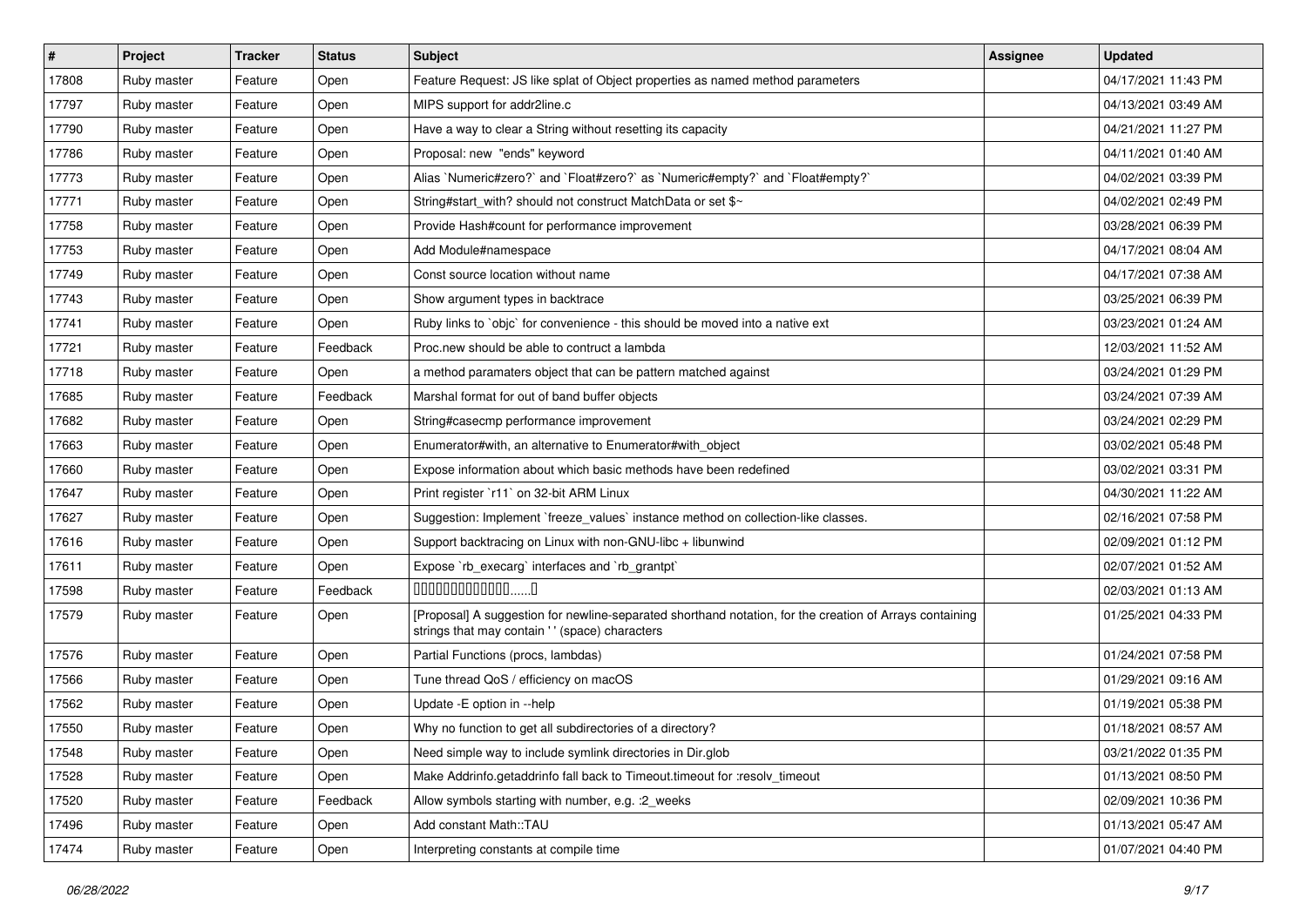| $\vert$ # | Project     | <b>Tracker</b> | <b>Status</b> | <b>Subject</b>                                                    | <b>Assignee</b> | <b>Updated</b>      |
|-----------|-------------|----------------|---------------|-------------------------------------------------------------------|-----------------|---------------------|
| 17472     | Ruby master | Feature        | Open          | HashWithIndifferentAccess like Hash extension                     |                 | 06/16/2022 01:08 AM |
| 17471     | Ruby master | Feature        | Open          | send_if method for improved conditional chaining                  |                 | 12/29/2020 03:23 PM |
| 17468     | Ruby master | Feature        | Open          | Deprecate RUBY_DEVEL                                              |                 | 06/16/2022 01:08 AM |
| 17416     | Ruby master | Feature        | Open          | Improve performance Kernel#itself                                 |                 | 12/21/2020 01:14 PM |
| 17406     | Ruby master | Feature        | Open          | Add `NoMatchingPatternError#depth`                                |                 | 12/19/2020 03:18 PM |
| 17384     | Ruby master | Feature        | Feedback      | shorthand of Hash#merge                                           |                 | 12/10/2020 06:14 AM |
| 17375     | Ruby master | Feature        | Open          | Add scheduler callbacks for transferring fibers                   |                 | 12/07/2020 11:31 PM |
| 17357     | Ruby master | Feature        | Open          | Queue#pop`should have a block form for closed queues              |                 | 01/12/2021 07:32 AM |
| 17356     | Ruby master | Feature        | Open          | Alignment of memory allocated through Fiddle struct's malloc      |                 | 12/02/2020 11:06 AM |
| 17353     | Ruby master | Feature        | Open          | Functional chaining operator                                      |                 | 11/30/2020 03:29 AM |
| 17342     | Ruby master | Feature        | Feedback      | Hash#fetch set                                                    |                 | 12/17/2020 05:28 AM |
| 17333     | Ruby master | Feature        | Open          | Enumerable#many?                                                  |                 | 12/11/2020 03:38 AM |
| 17330     | Ruby master | Feature        | Open          | Object#non                                                        |                 | 01/25/2021 03:54 PM |
| 17326     | Ruby master | Feature        | Open          | Add Kernel#must! to the standard library                          |                 | 06/22/2022 04:10 PM |
| 17325     | Ruby master | Feature        | Open          | Adds Fiber#cancel, which forces a Fiber to break/return           |                 | 11/19/2020 12:34 AM |
| 17316     | Ruby master | Feature        | Open          | On memoization                                                    |                 | 05/13/2022 11:32 AM |
| 17315     | Ruby master | Feature        | Open          | Hash #transform                                                   |                 | 11/13/2020 08:38 PM |
| 17311     | Ruby master | Feature        | Open          | Improve performance Array#deconstruct & Array#to_ary              |                 | 11/08/2020 07:12 AM |
| 17298     | Ruby master | Feature        | Open          | Ractor's basket communication APIs                                |                 | 11/13/2020 04:16 PM |
| 17290     | Ruby master | Feature        | Open          | Syntax sugar for boolean keyword argument                         |                 | 10/29/2020 04:51 AM |
| 17286     | Ruby master | Feature        | Open          | Ractor.new' should accept 'move: true'                            |                 | 11/08/2020 03:01 AM |
| 17285     | Ruby master | Feature        | Open          | Less strict `Ractor.select`                                       |                 | 10/26/2020 03:15 AM |
| 17278     | Ruby master | Feature        | Feedback      | On-demand sharing of constants for Ractor                         |                 | 02/01/2021 04:24 PM |
| 17258     | Ruby master | Feature        | Open          | Oneshot Branch Coverage                                           |                 | 10/09/2020 08:26 PM |
| 17208     | Ruby master | Feature        | Open          | Add `Set#compact` and `Set#compact!` methods                      |                 | 11/05/2020 10:44 AM |
| 17206     | Ruby master | Feature        | Open          | Introduce new Regexp option to avoid global MatchData allocations |                 | 10/28/2020 10:43 PM |
| 17170     | Ruby master | Feature        | Feedback      | Numeric.zero, Numeric.one                                         |                 | 09/16/2020 01:36 AM |
| 17166     | Ruby master | Feature        | Open          | net/http not supporting unix domain sockets                       |                 | 09/12/2020 02:51 PM |
| 17165     | Ruby master | Feature        | Open          | Add `filter` and `flatten` keywords to `Enumerable#map`           |                 | 09/13/2020 09:41 AM |
| 17163     | Ruby master | Feature        | Open          | Rename `begin`                                                    |                 | 09/09/2020 03:04 AM |
| 17156     | Ruby master | Feature        | Open          | Refinements per directory tree                                    |                 | 12/07/2020 05:19 AM |
| 17155     | Ruby master | Feature        | Open          | Add a Diggable mixin                                              |                 | 09/05/2020 02:08 PM |
| 17151     | Ruby master | Feature        | Open          | Support multiple builtin ruby code for implimatation in Ruby & C  |                 | 09/05/2020 01:41 AM |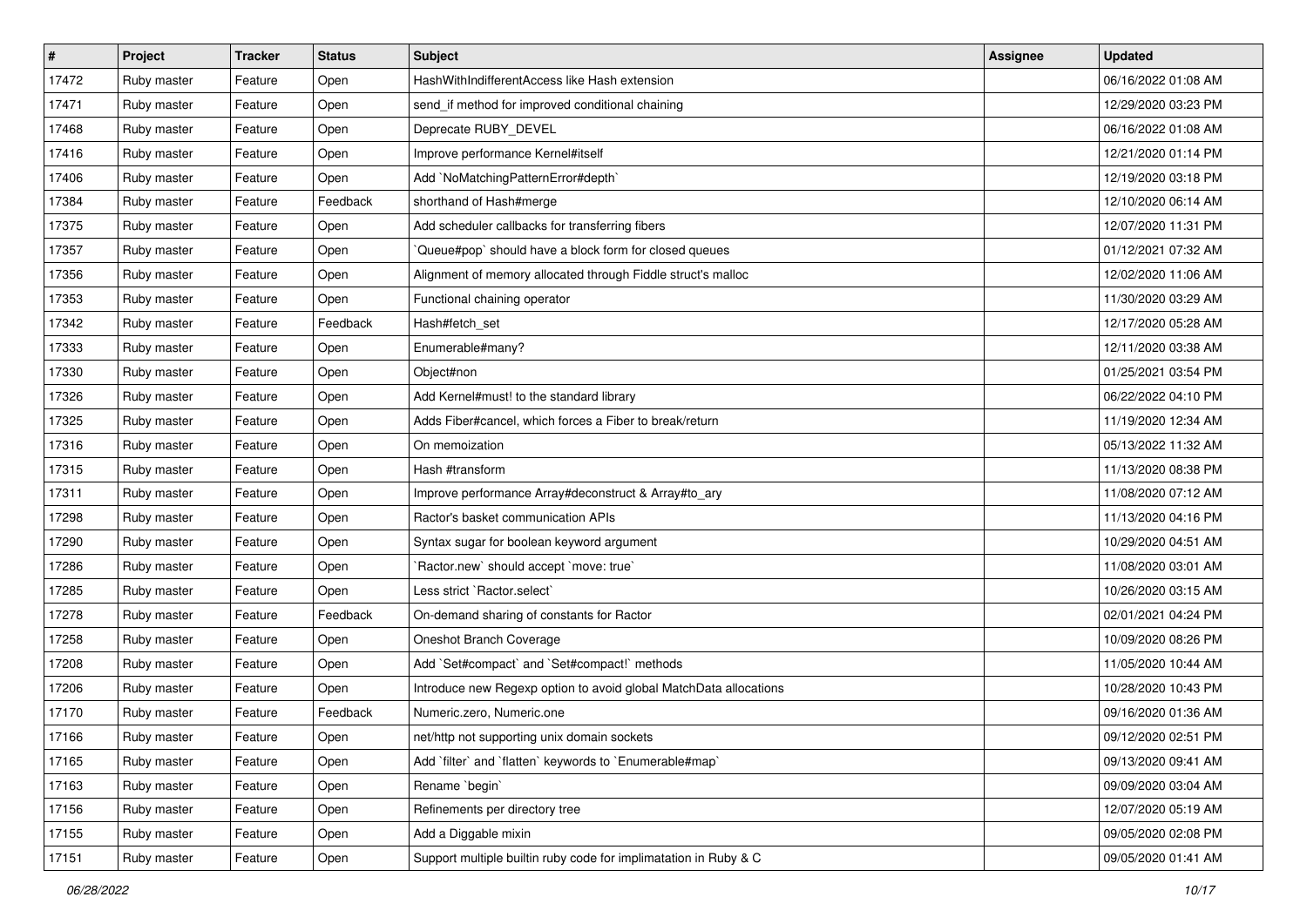| $\sharp$ | <b>Project</b> | <b>Tracker</b> | <b>Status</b> | <b>Subject</b>                                                                                | <b>Assignee</b> | <b>Updated</b>      |
|----------|----------------|----------------|---------------|-----------------------------------------------------------------------------------------------|-----------------|---------------------|
| 17148    | Ruby master    | Feature        | Open          | stdbuf(1) support                                                                             |                 | 09/07/2020 04:12 AM |
| 17147    | Ruby master    | Feature        | Feedback      | New method to get frozen strings from String objects                                          |                 | 09/07/2020 01:41 AM |
| 17143    | Ruby master    | Feature        | Open          | Improve support for warning categories                                                        |                 | 11/20/2020 01:05 PM |
| 17140    | Ruby master    | Feature        | Open          | Merge Enumerable#grep(_v) with Enumerable#select/reject                                       |                 | 02/10/2021 07:56 AM |
| 17134    | Ruby master    | Feature        | Open          | Add resolv_timeout to TCPSocket                                                               |                 | 12/10/2020 09:09 AM |
| 17127    | Ruby master    | Feature        | Open          | Some TrueClass methods are faster if implemented in Ruby                                      |                 | 11/05/2020 07:11 AM |
| 17121    | Ruby master    | Feature        | Open          | Remove ENV#index                                                                              |                 | 08/13/2020 09:58 AM |
| 17115    | Ruby master    | Feature        | Open          | Optimize String#casecmp? for ASCII strings                                                    |                 | 08/15/2020 03:48 AM |
| 17099    | Ruby master    | Feature        | Open          | Remove boolean argument and warning from Module#attr                                          |                 | 12/18/2020 04:15 AM |
| 17097    | Ruby master    | Feature        | Open          | `map_min`, `map_max`                                                                          |                 | 01/13/2021 01:24 AM |
| 17056    | Ruby master    | Feature        | Open          | Array#index: Allow specifying the position to start search as in String#index                 |                 | 09/25/2020 01:41 PM |
| 17047    | Ruby master    | Feature        | Open          | Support parameters for MAIL FROM and RCPT TO                                                  |                 | 12/06/2021 08:16 PM |
| 17040    | Ruby master    | Feature        | Open          | cleanup include/ruby/backward*                                                                |                 | 08/26/2020 07:07 AM |
| 17036    | Ruby master    | Feature        | Open          | Regexp deconstruction keys to allow pattern matching                                          |                 | 07/19/2020 02:45 PM |
| 17016    | Ruby master    | Feature        | Open          | Enumerable#accumulate                                                                         |                 | 04/27/2021 03:14 PM |
| 17006    | Ruby master    | Feature        | Open          | Let `Kernel#Hash` take a block to provide the default value                                   |                 | 07/04/2020 07:51 AM |
| 17004    | Ruby master    | Feature        | Open          | Provide a way for methods to omit their return value                                          |                 | 07/20/2020 05:44 AM |
| 17001    | Ruby master    | Feature        | Open          | [Feature] Dir.scan to yield dirent for efficient and composable recursive directory scaning   |                 | 06/30/2020 07:57 PM |
| 16995    | Ruby master    | Feature        | Open          | Sets: <=> should be specialized                                                               |                 | 06/26/2020 08:43 PM |
| 16994    | Ruby master    | Feature        | Feedback      | Sets: shorthand for frozen sets of symbols / strings                                          |                 | 09/25/2020 08:15 PM |
| 16993    | Ruby master    | Feature        | Open          | Sets: from hash keys using Hash#key_set                                                       |                 | 06/27/2020 05:44 AM |
| 16991    | Ruby master    | Feature        | Open          | Sets: add Set#join                                                                            |                 | 06/26/2020 08:29 PM |
| 16990    | Ruby master    | Feature        | Open          | Sets: operators compatibility with Array                                                      |                 | 02/22/2021 11:37 PM |
| 16987    | Ruby master    | Feature        | Open          | Enumerator:: Lazy vs Array methods                                                            |                 | 07/15/2020 04:56 PM |
| 16971    | Ruby master    | Feature        | Open          | weak_ref&.some_method should behave like object&.some_method                                  |                 | 06/19/2020 03:17 PM |
| 16968    | Ruby master    | Feature        | Open          | Remove `\$IGNORECASE` from English.rb                                                         |                 | 06/18/2020 04:34 AM |
| 16962    | Ruby master    | Feature        | Feedback      | Make IO.for_fd autoclose option default to false                                              |                 | 06/17/2021 06:54 AM |
| 16960    | Ruby master    | Feature        | Open          | Feedback regarding => in 'As' Pattern Matching                                                |                 | 06/13/2020 12:32 AM |
| 16952    | Ruby master    | Feature        | Open          | Kernel exec gives an incorrect error message when passed a script with a non-existing shebang |                 | 06/11/2020 08:40 PM |
| 16946    | Ruby master    | Feature        | Open          | Add an 'intersperse' method                                                                   |                 | 06/11/2020 01:47 AM |
| 16929    | Ruby master    | Feature        | Open          | Add GC.start(compact: true)                                                                   |                 | 06/01/2020 03:42 PM |
| 16928    | Ruby master    | Feature        | Open          | Array#include_all? & Array#include_any?                                                       |                 | 06/01/2020 09:27 PM |
| 16924    | Ruby master    | Feature        | Open          | instance_eval equivalent for RubyVM::InstructionSequence                                      |                 | 05/30/2020 03:49 PM |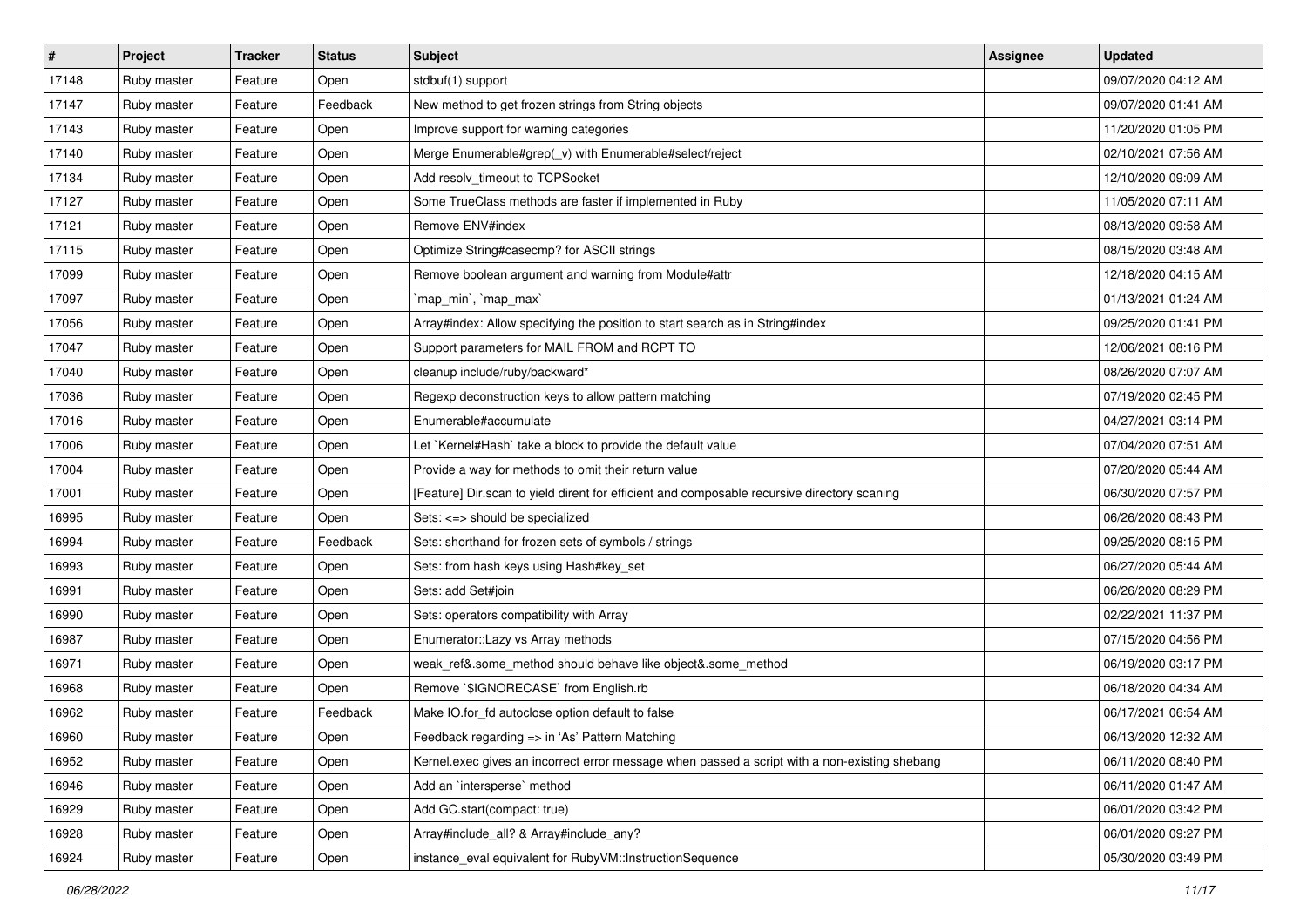| $\vert$ # | Project     | <b>Tracker</b> | <b>Status</b> | Subject                                                                                                                        | <b>Assignee</b> | <b>Updated</b>      |
|-----------|-------------|----------------|---------------|--------------------------------------------------------------------------------------------------------------------------------|-----------------|---------------------|
| 16913     | Ruby master | Feature        | Open          | Add `ARGF#each_io`                                                                                                             |                 | 05/25/2020 11:33 PM |
| 16899     | Ruby master | Feature        | Open          | Add method `Array#both_end`                                                                                                    |                 | 05/18/2020 01:44 AM |
| 16898     | Ruby master | Feature        | Open          | Modify the syntax of -> lambda expressions in ruby3                                                                            |                 | 05/19/2020 02:02 AM |
| 16897     | Ruby master | Feature        | Open          | General purpose memoizer in Ruby 3 with Ruby 2 performance                                                                     |                 | 06/26/2020 03:51 PM |
| 16851     | Ruby master | Feature        | Feedback      | Ruby hashing algorithm could be improved using Tabulation Hashing                                                              |                 | 10/22/2020 09:18 AM |
| 16848     | Ruby master | Feature        | Feedback      | Allow callables in \$LOAD_PATH                                                                                                 |                 | 06/26/2020 02:15 PM |
| 16838     | Ruby master | Feature        | Open          | Enumerator::ArithmeticSequence missing allocator for #clone and #dup                                                           |                 | 05/18/2020 10:44 PM |
| 16833     | Ruby master | Feature        | Open          | Add Enumerator#empty?                                                                                                          |                 | 05/06/2020 07:55 PM |
| 16818     | Ruby master | Feature        | Open          | Rename `Range#%` to `Range#/`                                                                                                  |                 | 05/07/2020 08:49 AM |
| 16817     | Ruby master | Feature        | Open          | attr_predicate or attr_query or attr_something for ? methods                                                                   |                 | 12/23/2021 11:44 PM |
| 16816     | Ruby master | Feature        | Open          | Prematurely terminated Enumerator should stay terminated                                                                       |                 | 04/09/2021 09:24 PM |
| 16795     | Ruby master | Feature        | Open          | build ruby.exe on Windows against ruby-static.lib omitting x64-vcruntime-ruby.dll (no '--enable-shared'<br>option for Windows) |                 | 04/17/2020 01:22 PM |
| 16794     | Ruby master | Feature        | Open          | Rightward operators                                                                                                            |                 | 09/10/2020 09:34 PM |
| 16791     | Ruby master | Feature        | Open          | Shortcut for Process::Status.exitstatus                                                                                        |                 | 05/19/2020 03:16 AM |
| 16790     | Ruby master | Feature        | Open          | string format and refinements                                                                                                  |                 | 04/16/2020 03:06 AM |
| 16781     | Ruby master | Feature        | Open          | alias :fold :reduce                                                                                                            |                 | 05/16/2020 08:28 AM |
| 16773     | Ruby master | Feature        | Open          | Reduce allocations in net/http                                                                                                 |                 | 04/10/2020 11:36 AM |
| 16761     | Ruby master | Feature        | Open          | Add an API to move the entire heap, as to make testing GC.compact compatibility easier                                         |                 | 05/07/2020 04:03 PM |
| 16757     | Ruby master | Feature        | Open          | Add intersection to Range                                                                                                      |                 | 01/22/2022 07:26 AM |
| 16755     | Ruby master | Feature        | Open          | warning: `if' at the end of line without an expression                                                                         |                 | 04/03/2020 11:28 PM |
| 16752     | Ruby master | Feature        | Open          | :private param for const_set                                                                                                   |                 | 04/03/2020 12:35 AM |
| 16745     | Ruby master | Feature        | Open          | Improving Date and DateTime comparison                                                                                         |                 | 03/31/2020 10:32 PM |
| 16742     | Ruby master | Feature        | Open          | RbConfig.windows? and RbConfig.host_os                                                                                         |                 | 04/11/2020 02:00 PM |
| 16741     | Ruby master | Feature        | Open          | Implement Shellwords.shellescape correctly for Windows                                                                         |                 | 03/29/2020 07:54 AM |
| 16739     | Ruby master | Feature        | Open          | Allow Hash#keys and Hash#values to accept a block for filtering output                                                         |                 | 07/10/2020 04:09 PM |
| 16703     | Ruby master | Feature        | Open          | Namespace parameter for `Module#name`                                                                                          |                 | 03/24/2020 10:08 AM |
| 16699     | Ruby master | Feature        | Feedback      | Silence/ignore particular warnings from some parts of the code (in a .rb file)                                                 |                 | 03/20/2020 09:24 PM |
| 16688     | Ruby master | Feature        | Open          | Allow #to_path object as argument to system()                                                                                  |                 | 04/13/2020 05:37 PM |
| 16684     | Ruby master | Feature        | Open          | Use the word "to" instead of "from" in backtrace                                                                               |                 | 04/10/2020 07:58 AM |
| 16673     | Ruby master | Feature        | Open          | total_timeout for Net::HTTP                                                                                                    |                 | 03/07/2020 06:25 AM |
| 16667     | Ruby master | Feature        | Open          | Allow parameters to Symbol#to_proc and Method#to_proc                                                                          |                 | 03/03/2020 03:40 PM |
| 16666     | Ruby master | Feature        | Open          | 'string' - 'str' as a shortcut for 'string'.gsub('str', ")?                                                                    |                 | 03/01/2020 08:38 PM |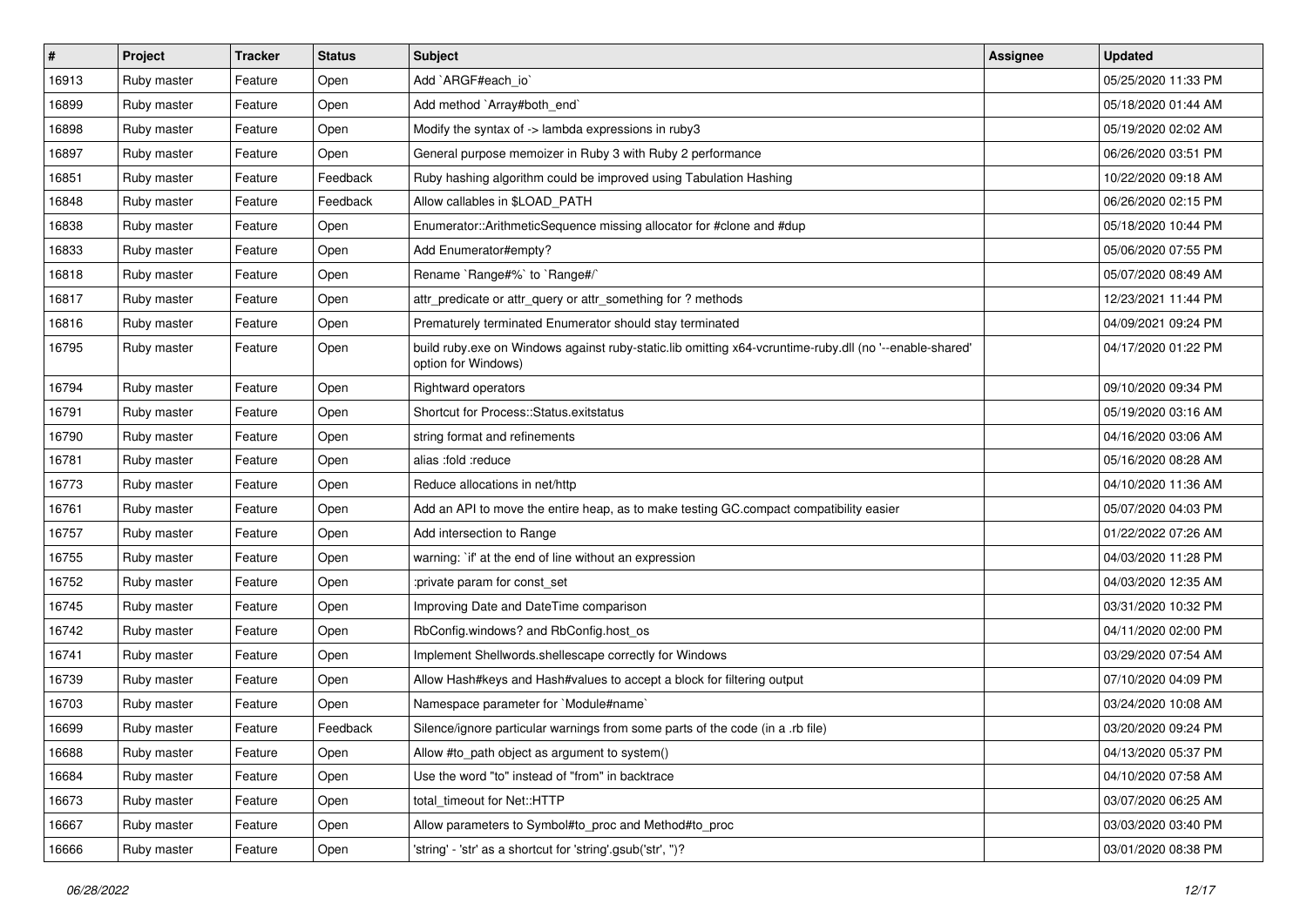| #     | Project     | <b>Tracker</b> | <b>Status</b> | Subject                                                                                                        | <b>Assignee</b> | <b>Updated</b>      |
|-------|-------------|----------------|---------------|----------------------------------------------------------------------------------------------------------------|-----------------|---------------------|
| 16665 | Ruby master | Feature        | Open          | Add an Array#except_index method                                                                               |                 | 03/15/2020 03:37 PM |
| 16657 | Ruby master | Feature        | Open          | Don't ship bundled gems as .gem files as well as in expanded form                                              |                 | 02/27/2020 06:50 AM |
| 16648 | Ruby master | Feature        | Open          | improve GC performance by 5% with builtin_prefetch                                                             |                 | 02/29/2020 06:27 PM |
| 16638 | Ruby master | Feature        | Open          | Structured Data for Syslog                                                                                     |                 | 02/17/2020 07:06 PM |
| 16637 | Ruby master | Feature        | Open          | Time#to_s and Date#to_s accept strftime format string                                                          |                 | 02/17/2020 09:46 PM |
| 16621 | Ruby master | Feature        | Open          | Second block parameter of Pathname#glob to be relative path from self                                          |                 | 02/12/2020 11:27 PM |
| 16615 | Ruby master | Feature        | Open          | Group style access scope for macros                                                                            |                 | 03/09/2020 02:39 PM |
| 16601 | Ruby master | Feature        | Open          | Let `nil.to_a` and `nil.to_h` return a fixed instance                                                          |                 | 02/01/2020 10:12 AM |
| 16600 | Ruby master | Feature        | Open          | Optimized opcodes for frozen arrays and hashes literals                                                        |                 | 01/30/2020 09:51 AM |
| 16597 | Ruby master | Feature        | Open          | missing poll()                                                                                                 |                 | 06/09/2022 09:14 AM |
| 16563 | Ruby master | Feature        | Open          | Let rb_mod_const_at and rb_const_list use an ID table instead for inherited VS private constant<br>segregation |                 | 01/26/2020 04:38 PM |
| 16562 | Ruby master | Feature        | Open          | Expose rb_io_set_encoding_internal to reduce function calls on loading source files                            |                 | 01/27/2020 06:05 AM |
| 16557 | Ruby master | Feature        | Open          | Deduplicate Regexp literals                                                                                    |                 | 02/28/2020 11:44 AM |
| 16517 | Ruby master | Feature        | Open          | mkmf.rb - changes for Windows?                                                                                 |                 | 01/20/2020 06:05 PM |
| 16511 | Ruby master | Feature        | Open          | Staged warnings and better compatibility for keyword arguments in 2.7.1                                        |                 | 02/25/2020 06:54 PM |
| 16489 | Ruby master | Feature        | Open          | Make rb_warn_deprecated a public API                                                                           |                 | 01/09/2020 01:22 AM |
| 16482 | Ruby master | Feature        | Open          | net/http should support TLS connection to proxies                                                              |                 | 01/05/2020 05:52 PM |
| 16479 | Ruby master | Feature        | Open          | Let execution context local storage be backed by an ID table                                                   |                 | 01/04/2020 01:41 AM |
| 16478 | Ruby master | Feature        | Open          | Fold symbol tables for tracking basic operation method redefinition changes into a single ID table             |                 | 01/04/2020 01:42 AM |
| 16471 | Ruby master | Feature        | Open          | Two feature requests for WeakRef: get original object, callback feature                                        |                 | 01/02/2020 03:44 PM |
| 16460 | Ruby master | Feature        | Open          | External names for keyword parameters in method definitions                                                    |                 | 01/02/2020 02:11 AM |
| 16451 | Ruby master | Feature        | Open          | Special ternary operator for methods ending in `?`                                                             |                 | 12/26/2019 09:03 PM |
| 16431 | Ruby master | Feature        | Open          | Optionally load did_you_mean (and RubyGems)                                                                    |                 | 12/18/2019 07:19 PM |
| 16428 | Ruby master | Feature        | Feedback      | Add Array#uniq?, Enumerable#uniq?                                                                              |                 | 08/14/2021 06:12 AM |
| 16425 | Ruby master | Feature        | Open          | Add Thread#dig                                                                                                 |                 | 12/17/2019 12:15 AM |
| 16411 | Ruby master | Feature        | Open          | Safer keyword argument extension                                                                               |                 | 12/10/2019 02:45 AM |
| 16381 | Ruby master | Feature        | Open          | Accept resolv timeout in Net::HTTP                                                                             |                 | 11/29/2019 04:38 PM |
| 16374 | Ruby master | Feature        | Open          | Object#nullify to provide scalars with the effect similar to Enumerable#reject                                 |                 | 12/08/2019 02:30 AM |
| 16373 | Ruby master | Feature        | Open          | RDoc for some of the Kernel methods cannot be found in Kernel module                                           |                 | 05/29/2020 09:29 PM |
| 16370 | Ruby master | Feature        | Open          | Pattern matching with variable assignment (the priority of `in` operator)                                      |                 | 11/27/2019 01:55 PM |
| 16356 | Ruby master | Feature        | Open          | Method#inspect of argument forwarding                                                                          |                 | 11/21/2019 01:54 PM |
| 16352 | Ruby master | Feature        | Open          | Modify Marshal to dump objects larger than 2 GiB                                                               |                 | 06/10/2020 04:12 AM |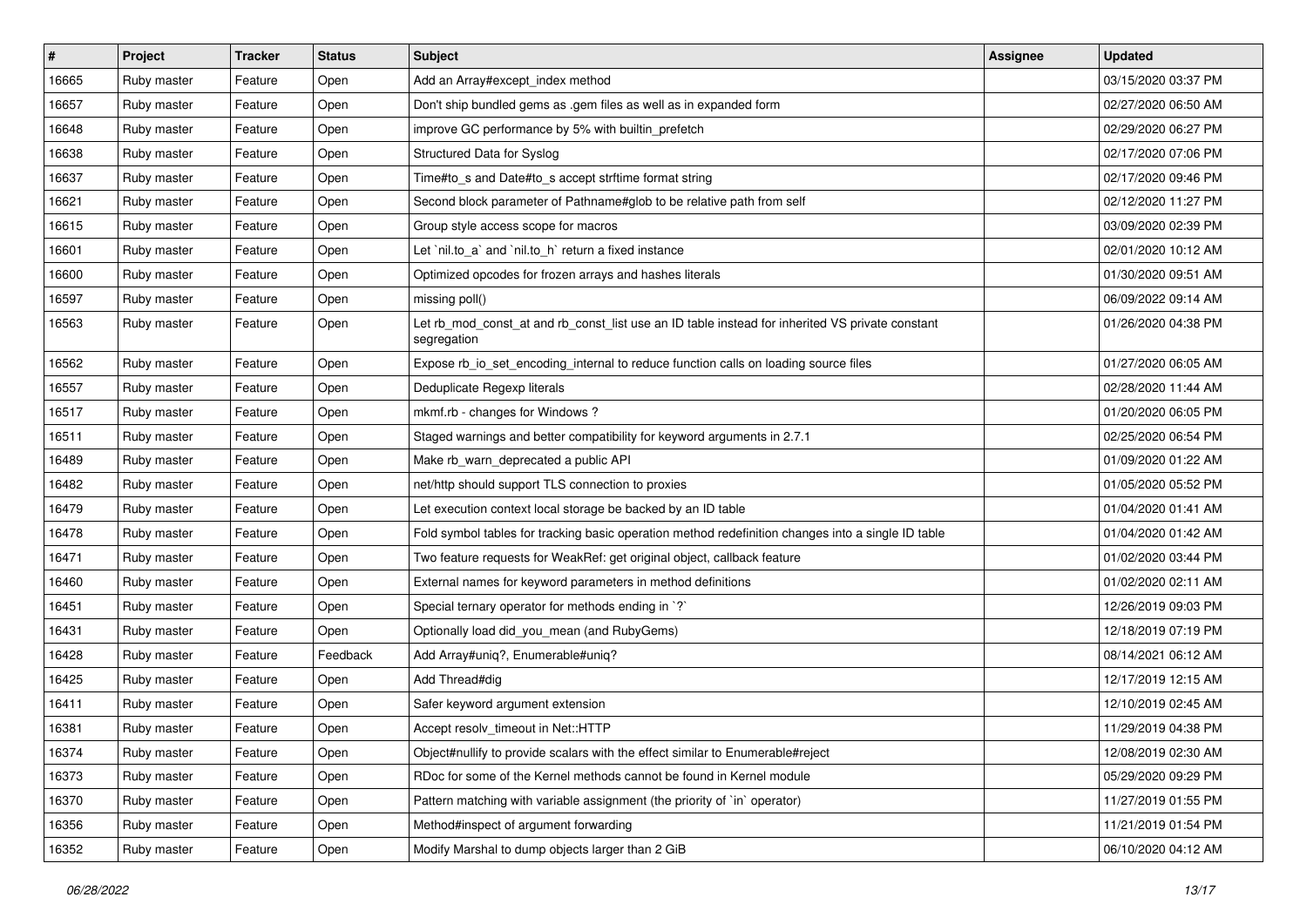| $\sharp$ | Project     | <b>Tracker</b> | <b>Status</b> | Subject                                                                                                                 | <b>Assignee</b> | <b>Updated</b>      |
|----------|-------------|----------------|---------------|-------------------------------------------------------------------------------------------------------------------------|-----------------|---------------------|
| 16347    | Ruby master | Feature        | Open          | InmutableObject                                                                                                         |                 | 12/23/2021 11:44 PM |
| 16341    | Ruby master | Feature        | Open          | Proposal: Set#to_proc and Hash#to_proc                                                                                  |                 | 11/12/2019 08:12 PM |
| 16336    | Ruby master | Feature        | Open          | Allow private constants to be accessed with absolute references                                                         |                 | 11/14/2019 06:21 PM |
| 16296    | Ruby master | Feature        | Open          | Alternative behavior for ` ` in method body if ` ` is not in method definition                                          |                 | 11/10/2019 10:20 AM |
| 16287    | Ruby master | Feature        | Open          | Proposal to add .second and .third in particular to class Array                                                         |                 | 10/31/2019 01:47 PM |
| 16282    | Ruby master | Feature        | Open          | Add "call data" wrapper IMEMO object so inline cache can be updated                                                     |                 | 10/29/2019 12:13 AM |
| 16276    | Ruby master | Feature        | Open          | For consideration: "private doend" / "protected doend"                                                                  |                 | 11/19/2019 04:27 AM |
| 16273    | Ruby master | Feature        | Open          | Proposal: Shorthand operator for "#instance_method"                                                                     |                 | 01/14/2020 12:24 PM |
| 16252    | Ruby master | Feature        | Open          | Hash#partition should return hashes                                                                                     |                 | 11/18/2021 03:54 PM |
| 16249    | Ruby master | Feature        | Open          | Dir#empty? and File#empty?                                                                                              |                 | 10/19/2019 12:49 PM |
| 16246    | Ruby master | Feature        | Open          | require with an optional block that is evaluated when requiring fails                                                   |                 | 10/09/2019 11:16 AM |
| 16245    | Ruby master | Feature        | Open          | Add interfaces to count and measure size all IMEMO objects                                                              |                 | 10/17/2019 09:16 PM |
| 16244    | Ruby master | Feature        | Open          | Add a Time#before? and Time#after? method                                                                               |                 | 12/15/2019 12:59 AM |
| 16241    | Ruby master | Feature        | Open          | Shorter syntax for anonymous refinements                                                                                |                 | 11/20/2020 07:22 PM |
| 16231    | Ruby master | Feature        | Open          | Add #location to Net::HTTPResponse                                                                                      |                 | 10/06/2019 11:14 PM |
| 16183    | Ruby master | Feature        | Open          | Hash#with_default                                                                                                       |                 | 09/27/2019 08:35 AM |
| 16153    | Ruby master | Feature        | Open          | eventually_frozen flag to gradually phase-in frozen strings                                                             |                 | 02/10/2020 07:39 PM |
| 16150    | Ruby master | Feature        | Open          | Add a way to request a frozen string from to_s                                                                          |                 | 06/03/2022 04:42 PM |
| 16147    | Ruby master | Feature        | Open          | List Comprehensions in Ruby                                                                                             |                 | 06/25/2020 06:23 PM |
| 16146    | Ruby master | Feature        | Open          | Array .difference allow custom comparison                                                                               |                 | 11/11/2019 08:34 PM |
| 16142    | Ruby master | Feature        | Open          | Implement code_range in Proc and Method                                                                                 |                 | 11/28/2019 07:43 AM |
| 16137    | Ruby master | Feature        | Open          | Add $==$ to UnboundMethod                                                                                               |                 | 09/07/2019 11:05 AM |
| 16128    | Ruby master | Feature        | Open          | Would it be possible for ruby to warn about case/when menu options separated by a trailing, but<br>accidental '.'?      |                 | 08/26/2019 09:56 AM |
| 16122    | Ruby master | Feature        | Feedback      | Struct::Value: simple immutable value object                                                                            |                 | 02/12/2022 09:54 PM |
| 16118    | Ruby master | Feature        | Open          | Array .difference allow custom comparison                                                                               |                 | 12/23/2021 11:44 PM |
| 16115    | Ruby master | Feature        | Open          | Keyword arguments from method calls or ignore extra hash keys in splat                                                  |                 | 08/23/2019 12:53 AM |
| 16113    | Ruby master | Feature        | Open          | Partial application                                                                                                     |                 | 03/02/2021 02:00 PM |
| 16104    | Ruby master | Feature        | Open          | Introduce merge_if and merge_if!                                                                                        |                 | 08/15/2019 06:54 AM |
| 16102    | Ruby master | Feature        | Open          | 'Symbol#call'                                                                                                           |                 | 09/12/2019 09:25 AM |
| 16049    | Ruby master | Feature        | Open          | optimization for frozen dynamic string literals "#{exp}".dup and +"#{exp}"                                              |                 | 08/14/2019 04:30 PM |
| 16039    | Ruby master | Feature        | Open          | Array#contains? to check if one array contains another array                                                            |                 | 12/19/2019 06:47 AM |
| 16037    | Ruby master | Feature        | Open          | Allow multiple single/double-splatted variables in `in` pattern matching and introduce<br>non-greedy-splatted variables |                 | 08/04/2019 04:47 AM |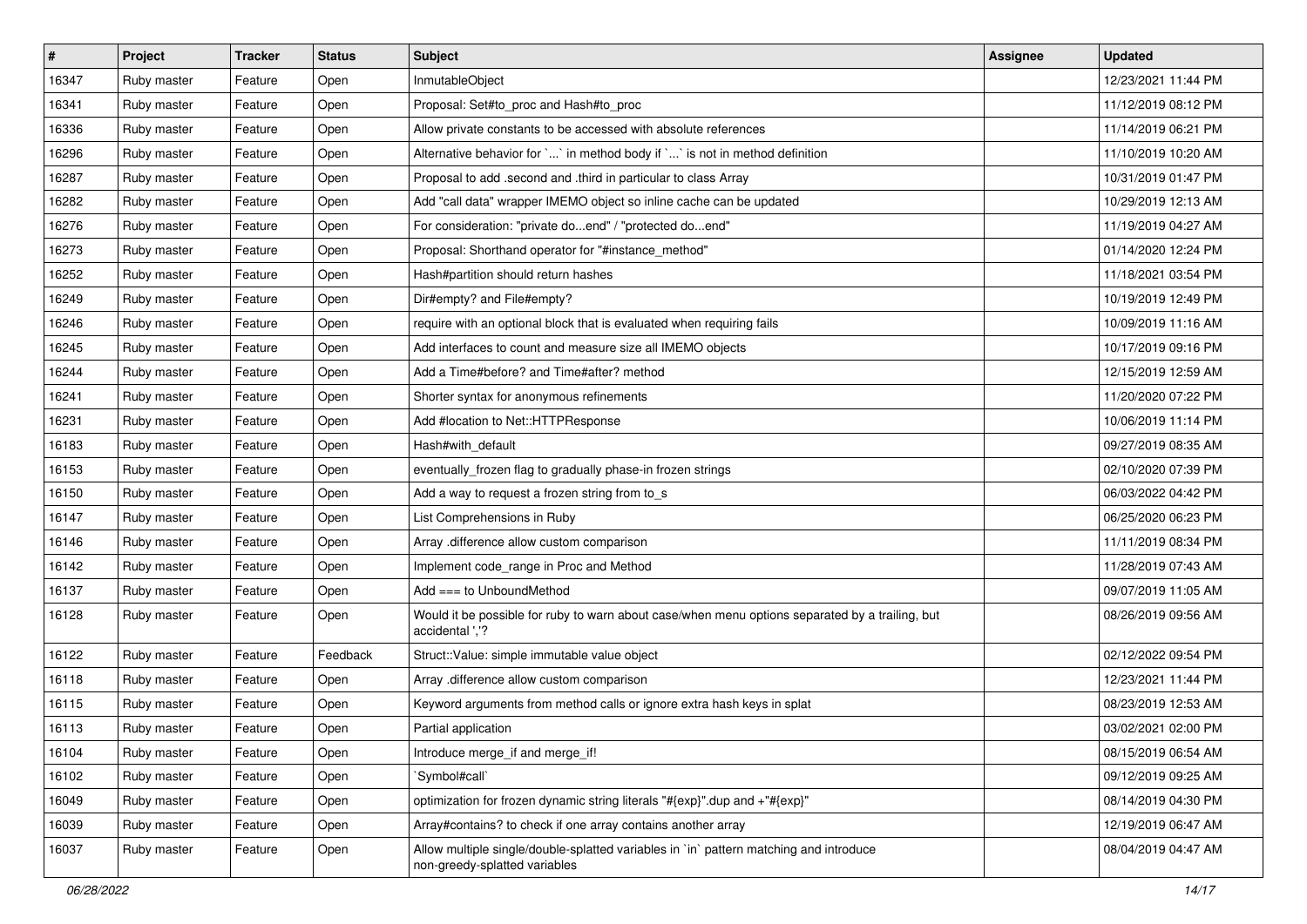| $\vert$ # | Project     | <b>Tracker</b> | <b>Status</b> | Subject                                                                                                         | <b>Assignee</b> | <b>Updated</b>      |
|-----------|-------------|----------------|---------------|-----------------------------------------------------------------------------------------------------------------|-----------------|---------------------|
| 16031     | Ruby master | Feature        | Open          | Raise ArgumentError when creating Time objects with invalid day of month, instead of rolling into next<br>month |                 | 06/20/2020 04:23 AM |
| 16021     | Ruby master | Feature        | Feedback      | floor/ceil/round/truncate should accept a :step argument                                                        |                 | 09/19/2019 03:20 PM |
| 16018     | Ruby master | Feature        | Open          | Add a way to deprecate methods                                                                                  |                 | 09/02/2019 06:24 AM |
| 16017     | Ruby master | Feature        | Feedback      | <b>String and Array Slices</b>                                                                                  |                 | 07/24/2019 07:28 AM |
| 16005     | Ruby master | Feature        | Open          | A variation of Time.iso8601 that can parse yyyy-MM-dd HH:mm:ss                                                  |                 | 06/16/2022 01:08 AM |
| 16001     | Ruby master | Feature        | Open          | Provide an alias to Kernel#caller_locations(1,1) and Kernel#caller(1,1)                                         |                 | 09/04/2019 02:31 PM |
| 15999     | Ruby master | Feature        | Open          | KeyError#inspect does not contain receiver and key                                                              |                 | 07/14/2019 07:31 AM |
| 15948     | Ruby master | Feature        | Open          | ENV.update takes multiple hashes as Hash#update                                                                 |                 | 06/21/2019 07:35 AM |
| 15945     | Ruby master | Feature        | Open          | Option to truncate in `String#ljust`, `String#rjust`, and `String#center`                                       |                 | 06/20/2019 02:39 PM |
| 15936     | Ruby master | Feature        | Open          | on error in lieu of rescue, raise                                                                               |                 | 06/21/2019 07:05 PM |
| 15927     | Ruby master | Feature        | Open          | Allow string keys to be used for String#% and sprintf methods                                                   |                 | 06/17/2019 07:13 AM |
| 15922     | Ruby master | Feature        | Open          | Enumerable#partition(pattern)                                                                                   |                 | 06/14/2019 03:40 AM |
| 15914     | Ruby master | Feature        | Open          | mkmf without libruby                                                                                            |                 | 06/12/2019 12:43 PM |
| 15909     | Ruby master | Feature        | Open          | Improve Thread#exit documentation                                                                               |                 | 06/09/2019 12:05 AM |
| 15899     | Ruby master | Feature        | Open          | String#before and String#after                                                                                  |                 | 11/04/2019 08:57 PM |
| 15879     | Ruby master | Feature        | Open          | Proposal: Time#to_i accepts :unit keyword                                                                       |                 | 07/29/2019 07:32 AM |
| 15864     | Ruby master | Feature        | Open          | Proposal: Add methods to determine if it is an infinite range                                                   |                 | 08/22/2019 07:36 AM |
| 15861     | Ruby master | Feature        | Open          | Correctly parse `file:c:/path/to/file` URIs                                                                     |                 | 05/18/2019 10:58 PM |
| 15840     | Ruby master | Feature        | Open          | configuration path search                                                                                       |                 | 05/11/2019 01:24 PM |
| 15833     | Ruby master | Feature        | Open          | Some refactors for shared-root array                                                                            |                 | 07/29/2019 07:13 AM |
| 15824     | Ruby master | Feature        | Open          | respond_to pattern for pattern match                                                                            |                 | 10/06/2019 07:56 AM |
| 15817     | Ruby master | Feature        | Open          | Warnings for undef_method and remove_method on initialize()                                                     |                 | 05/02/2019 09:11 AM |
| 15811     | Ruby master | Feature        | Open          | Propsing new method for comparing equality of 2 (float) numbers relatively                                      |                 | 07/29/2019 04:40 PM |
| 15804     | Ruby master | Feature        | Open          | A generic method to resolve the indexing on a sequence                                                          |                 | 04/28/2019 12:54 PM |
| 15781     | Ruby master | Feature        | Open          | Unify Method List Introspection?                                                                                |                 | 04/21/2019 11:16 PM |
| 15771     | Ruby master | Feature        | Feedback      | Add `String#split` option to set `split_type string` with a single space separator                              |                 | 05/27/2020 09:19 PM |
| 15752     | Ruby master | Feature        | Feedback      | A dedicated module for experimental features                                                                    |                 | 03/17/2021 04:38 AM |
| 15734     | Ruby master | Feature        | Open          | Parsing of shorthand IPv4 addresses compatible with inet_aton                                                   |                 | 03/28/2019 05:50 PM |
| 15724     | Ruby master | Feature        | Open          | Optionally suppress output from IRB for assignment expressions                                                  |                 | 03/27/2019 08:43 PM |
| 15722     | Ruby master | Feature        | Feedback      | `Kernel#case?`                                                                                                  |                 | 02/29/2020 07:25 AM |
| 15721     | Ruby master | Feature        | Open          | optimize comparison of special const                                                                            |                 | 03/22/2019 06:25 AM |
| 15668     | Ruby master | Feature        | Open          | stdlib: Date - Time should return the difference in days                                                        |                 | 03/15/2019 07:09 AM |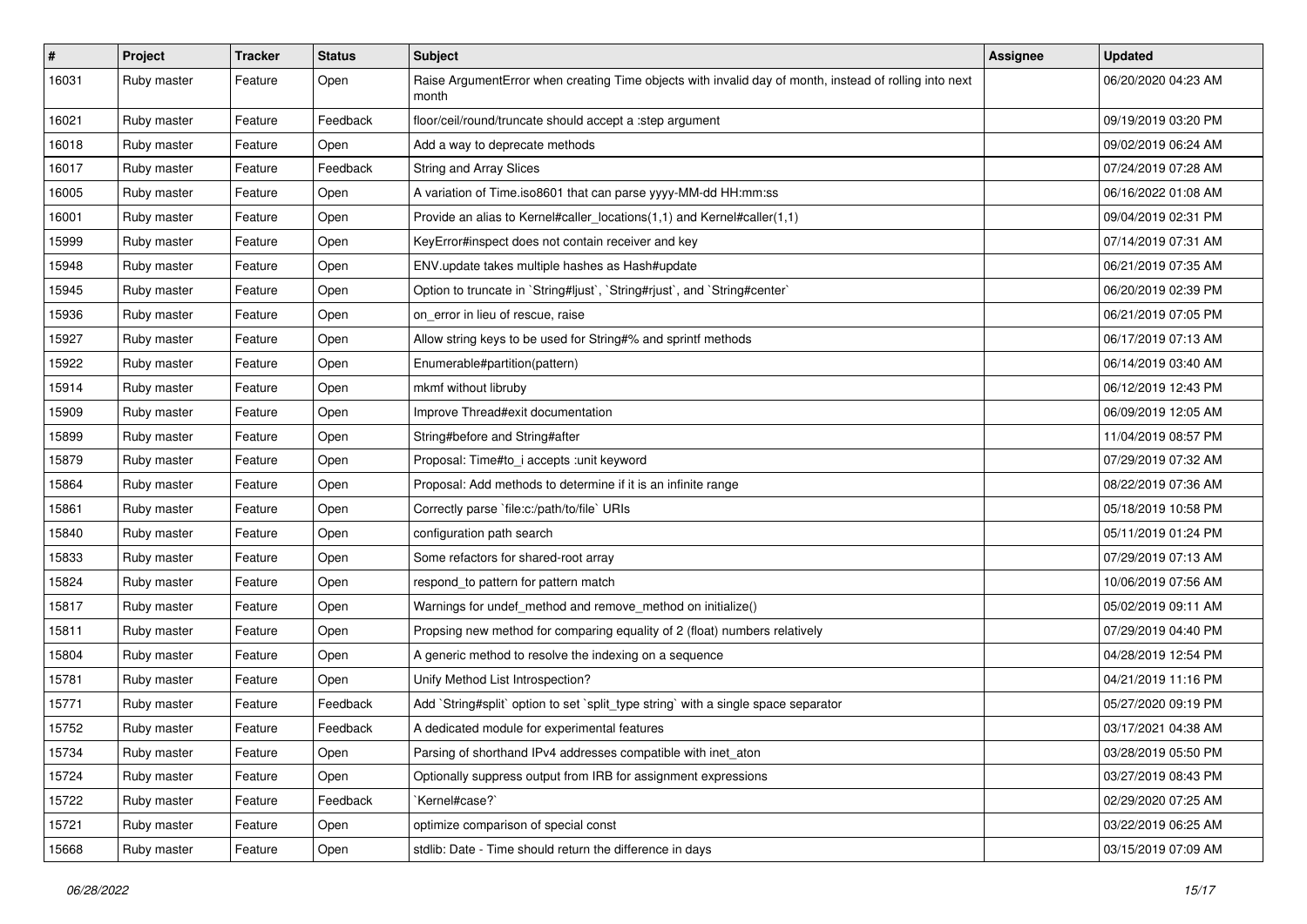| $\sharp$ | <b>Project</b> | <b>Tracker</b> | <b>Status</b> | <b>Subject</b>                                                                          | <b>Assignee</b> | <b>Updated</b>      |
|----------|----------------|----------------|---------------|-----------------------------------------------------------------------------------------|-----------------|---------------------|
| 15667    | Ruby master    | Feature        | Open          | Introduce malloc_trim(0) in full gc cycles                                              |                 | 11/01/2021 07:32 AM |
| 15663    | Ruby master    | Feature        | Open          | Documenting autoload semantics                                                          |                 | 04/20/2019 01:44 AM |
| 15632    | Ruby master    | Feature        | Feedback      | Dynamic method references                                                               |                 | 03/18/2019 08:24 PM |
| 15627    | Ruby master    | Feature        | Open          | Appearance of custom singleton classes                                                  |                 | 06/15/2020 10:37 PM |
| 15612    | Ruby master    | Feature        | Feedback      | A construct to restrict the scope of local variables                                    |                 | 02/20/2019 01:55 AM |
| 15609    | Ruby master    | Feature        | Open          | Kernel#sleep returns Float instead of Integer                                           |                 | 08/13/2019 04:56 PM |
| 15606    | Ruby master    | Feature        | Feedback      | Precedence of $-\omega$ and $+\omega$                                                   |                 | 02/16/2019 06:02 AM |
| 15592    | Ruby master    | Feature        | Open          | mode where "autoload" behaves like an immediate "require"                               |                 | 03/16/2022 09:58 AM |
| 15590    | Ruby master    | Feature        | Open          | Add dups to Array to find duplicates                                                    |                 | 02/08/2019 10:00 AM |
| 15588    | Ruby master    | Feature        | Open          | String#each_chunk and #chunks                                                           |                 | 12/25/2019 04:28 AM |
| 15580    | Ruby master    | Feature        | Open          | Proposal: method addition to class String called .indices (String#indices)              |                 | 07/29/2020 01:54 AM |
| 15571    | Ruby master    | Feature        | Open          | Add methods: iroot, root, and roots                                                     |                 | 01/30/2019 06:17 PM |
| 15565    | Ruby master    | Feature        | Open          | Circular dependency warnings - suggestions/ideas to improve the output from ruby        |                 | 01/25/2019 11:36 PM |
| 15563    | Ruby master    | Feature        | Open          | #dig that throws an exception if a key doesn't exist                                    |                 | 02/17/2020 08:42 AM |
| 15562    | Ruby master    | Feature        | Open          | String#split` option to suppress the initial empty substring                            |                 | 01/28/2019 03:32 AM |
| 15560    | Ruby master    | Feature        | Open          | Add support for read/write offsets.                                                     |                 | 01/26/2019 11:03 AM |
| 15559    | Ruby master    | Feature        | Open          | Logical XOR (^^) operator                                                               |                 | 01/16/2022 03:20 AM |
| 15557    | Ruby master    | Feature        | Open          | A new class that stores a condition and the previous receiver                           |                 | 01/27/2019 05:22 AM |
| 15549    | Ruby master    | Feature        | Open          | Enumerable#to_reader (or anything enumerable, Enumerator, lazy enums, enum_for results) |                 | 01/24/2019 12:21 PM |
| 15541    | Ruby master    | Feature        | Open          | Add alias symbolize_keys for symbolize_names kwarg for JSON.parse                       |                 | 01/15/2020 07:00 PM |
| 15527    | Ruby master    | Feature        | Open          | Redesign of timezone object requirements                                                |                 | 02/02/2019 11:15 AM |
| 15526    | Ruby master    | Feature        | Open          | New way to destruct an object hash                                                      |                 | 01/14/2019 03:45 PM |
| 15523    | Ruby master    | Feature        | Open          | Let `Range#begin` and `Range#end` be aliases of Range#first and Range#last              |                 | 01/15/2019 03:53 AM |
| 15496    | Ruby master    | Feature        | Open          | Extract between string as standard String api                                           |                 | 01/09/2019 08:25 AM |
| 15492    | Ruby master    | Feature        | Open          | Let #dig take a "default value" block like Hash#fetch does                              |                 | 01/01/2019 11:17 PM |
| 15477    | Ruby master    | Feature        | Open          | Proc#arity returns -1 for composed lambda Procs of known arguments                      |                 | 03/15/2019 12:39 PM |
| 15463    | Ruby master    | Feature        | Open          | oneshot coverage does not allow counting code lines without coverage                    |                 | 12/25/2018 12:52 PM |
| 15458    | Ruby master    | Feature        | Open          | Automatic Exception#cause print in IRB                                                  |                 | 12/23/2021 11:44 PM |
| 15456    | Ruby master    | Feature        | Open          | Adopt some kind of consistent versioning mechanism                                      |                 | 02/07/2019 06:26 PM |
| 15446    | Ruby master    | Feature        | Open          | Add a method `String#each match` to the Ruby core                                       |                 | 02/06/2019 08:00 AM |
| 15435    | Ruby master    | Feature        | Open          | Float I Infinity 00000000000                                                            |                 | 12/20/2018 02:27 PM |
| 15419    | Ruby master    | Feature        | Open          | Allow Kernel#tap to be invoked with arguments like Kernel#send                          |                 | 12/23/2021 11:43 PM |
| 15413    | Ruby master    | Feature        | Open          | unmarkable C stack (3rd stack)                                                          |                 | 12/15/2018 01:13 AM |